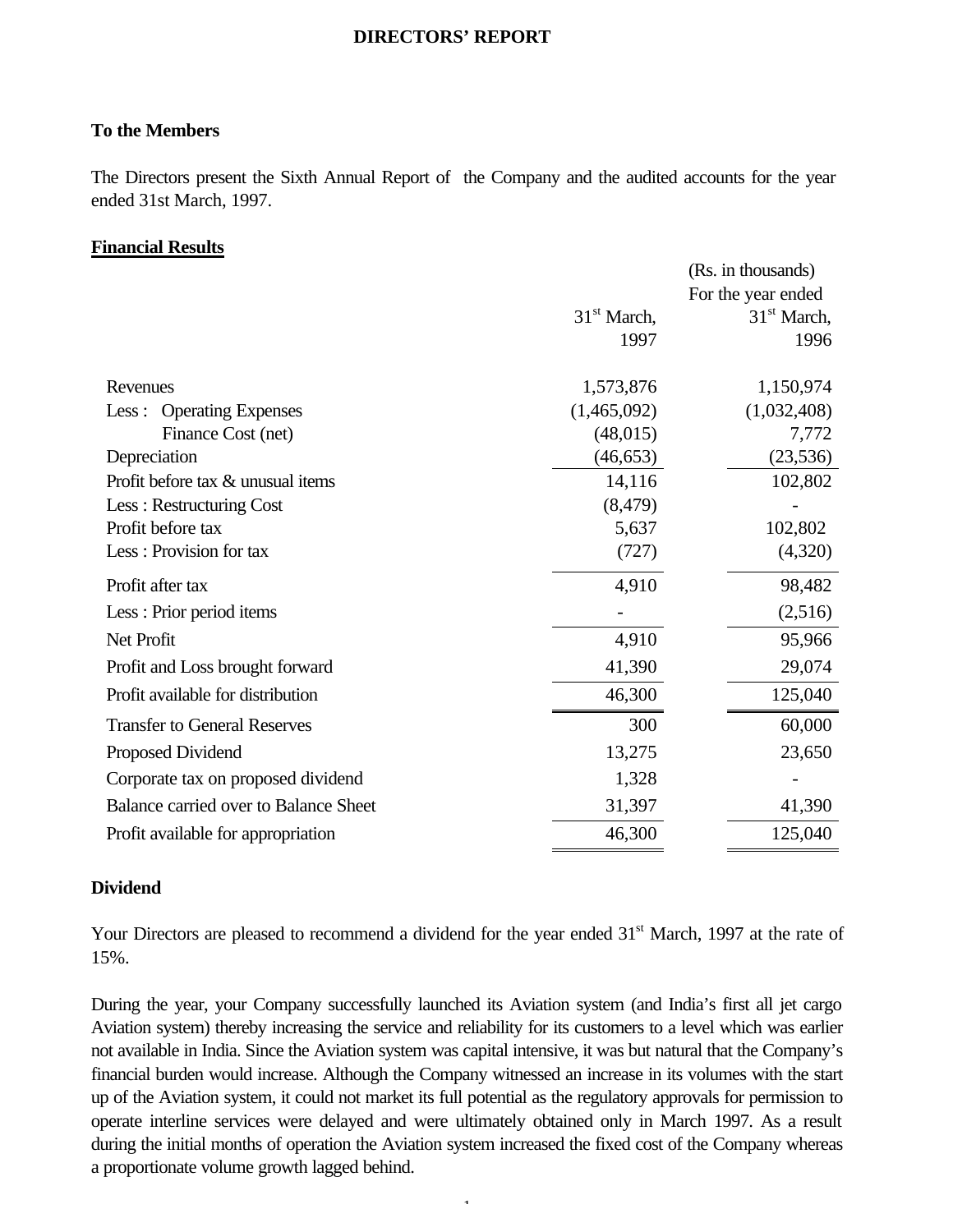Again, the untoward incident at Bangalore airport in December, 1996 resulted in one aircraft being grounded for nearly 77 days and all connections to and from Calcutta having to be routed through commercial flights at a heavy cost besides disrupting the market trends. A combination of above such factors and the general slow down in the economy tended to keep our revenues much below forecast and led to the resultant reduction of profits.

### **Revenue**

In the domestic market, the Company continued to grow its Domestic Priority product by 35%. Surface Express product by 13% and Dart Apex product by 183%. In addition, the Company introduced its ATA (Airport to Airport) product and achieved sales of Rs.905.96 lakhs during the financial year. The growth in the international product was at 8% only due to strong market competition and lower growth in total export volumes as compared to the earlier years.

### **Restructure**

The Company has taken on its rolls, Mr.J.S.Sabharwal as its first Chief Executive Officer, as part of its restructure exercise to be better positioned to meet the challenges of growth in the future. Besides the organisational change in the structure, the territorial allocations have also been redefined.

The Company as a part of its restructuring exercise has started outsourcing many of its non critical fixed cost activities. It has also embarked on a programme of expanding its domestic network through appointment of FCCs and RSPs which will increase its service and collective points to over 1000 in the coming years. The Company has invested substantial amount in training and development to ensure that its service and quality standards are maintained.

### **International Services**

The Company has negotiated a new long term arrangement with Federal Express (FedEx), which will come into effect from 1<sup>st</sup> October, 1997. Under the new arrangement, the Company will continue selling its international services and in addition will also undertake the operation for all FedEx direct international business in India on an exclusive basis. With the proposed entry of FedEx into India, the Company's international operations are bound to strengthen.

### **Finance**

The finance costs of the company during the year are high mainly due to the increase in working capital requirement and higher level of borrowings due to reduction in internal generation of funds and ongoing capital projects. The Company had planned to increase its long term resources through issue of Convertible Debentures on a preferential basis by September 1996, which materialised only in April 1997. In the interim, the company had to borrow funds at market rates to meet the short term funding requirement thus resulting in a heavy interest cost burden for the year.

During the year under review, the Company availed funds of Rs.925 lakhs by way of subscription money towards Non Convertible Debentures in addition to FCNR(B) loan of USD 3 million.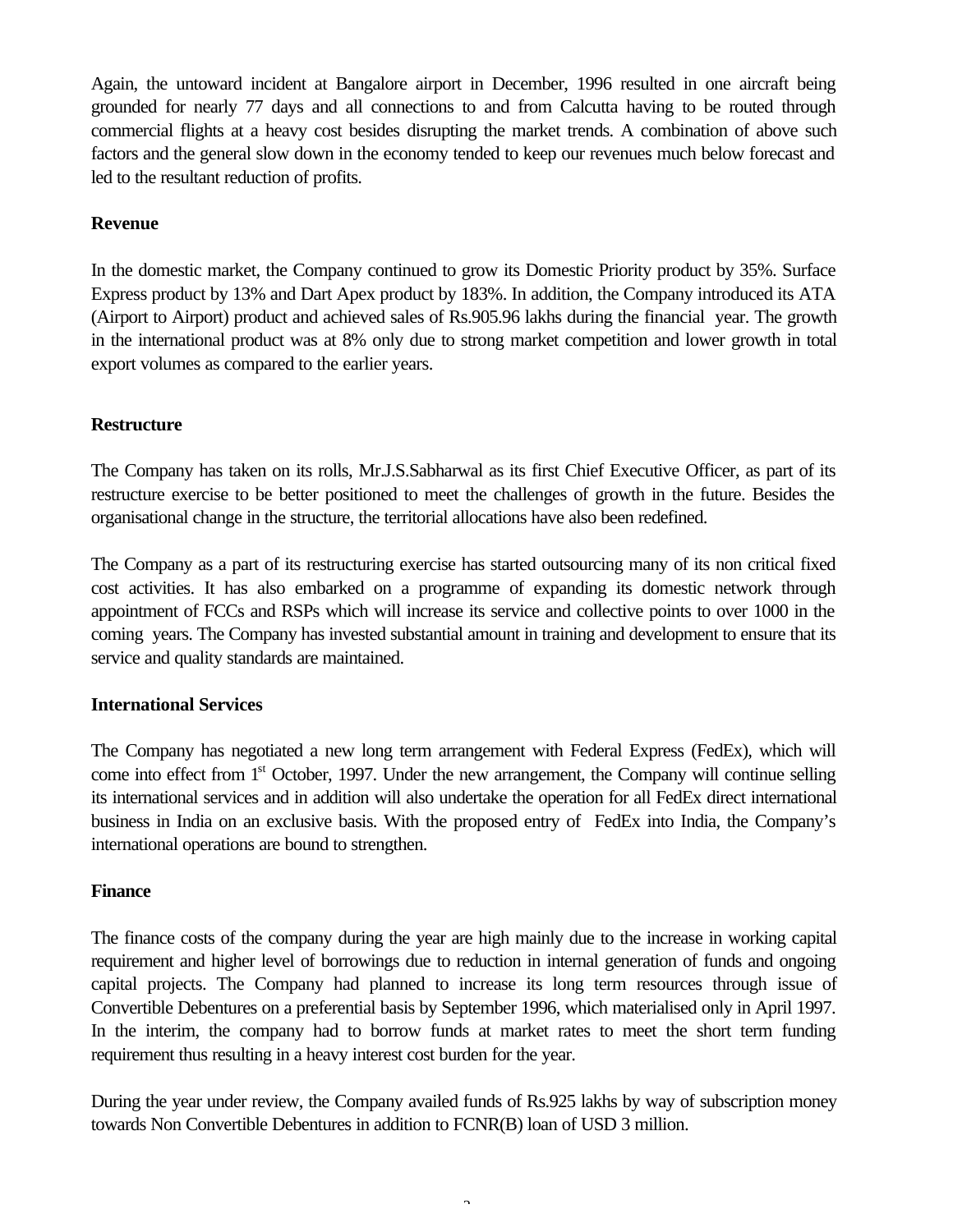### **Warrants**

The promoters of the Company have during the year converted 2,50,000 warrants into equity shares of the Company @ Rs.45 per shares inclusive of premium of Rs.35 per share.

### **Issue of Convertible Debentures**

In terms of the special resolution passed at the Extra-Ordinary General Meeting on  $27<sup>th</sup>$  January, 1997, the Company has allotted convertible debentures for a total amount aggregating Rs.23 crore to Newfields Holdings Limited during April 1997.

### **Subsidiary Company**

The turnover of the Company's wholly owned subsidiary "Blue Dart Aviation Limited" amounted to Rs.4260.94 lakhs on which it has incurred a loss of Rs.513.46 lakhs after charging interest and depreciation. The loss was mainly on account of delayed start up of operations and an incident to one of its aircraft. The Company has presently stabilised its operations.

The Directors' Report and the audited accounts of the subsidiary company are annexed, as required under Section 212 of the Companies Act, 1956.

### **Particulars regarding conservation of energy, technology absorption and foreign exchange earnings and expenditure.**

The particulars regarding foreign exchange earnings and expenditure are annexed hereto as Annexure "A" and forms part of this report. Since the Company does not own any manufacturing facility, the other particulars in the Companies (Disclosure of Particulars in the Report of the Board of Directors' Rules, 1988) are not applicable.

### **Employees**

The Company has continued with its various employee training programmes during the year which has received active employee participation and support. With the ongoing technological development, the company has consciously planned to upgrade the job content of each employees job profile. This has been well received by most of the employees.

The Company thanks its employees who have put in tremendous efforts towards the Company's strategies of the future, implemented during the year.

The statement showing particulars of employees pursuant to Section 217(2A) of the Companies Act, 1956 is annexed hereto as Annexure `B' and forms part of this report.

### **Directors**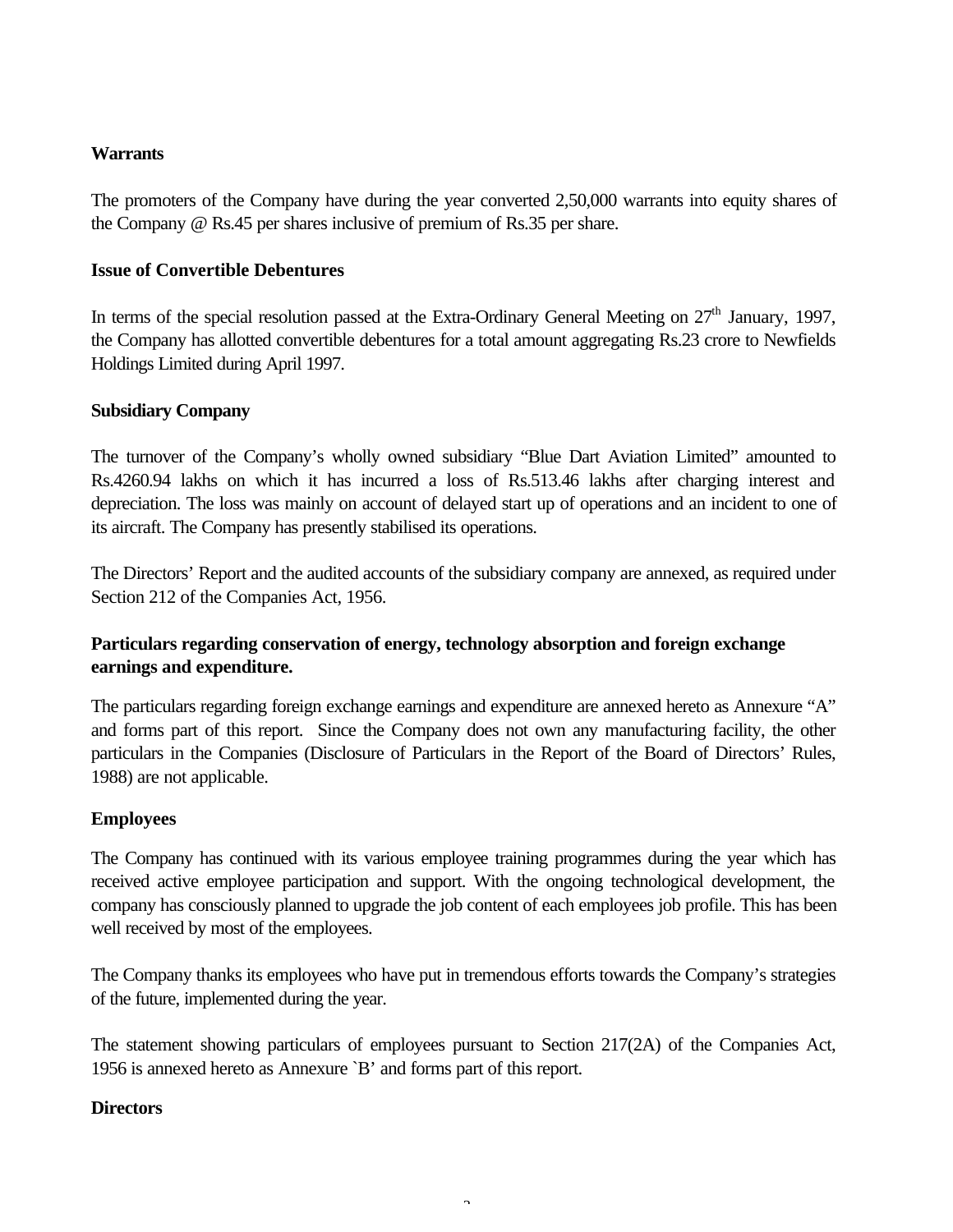In accordance with the requirement of the Companies Act, 1956 and Articles of Association of the Company, Mr.Khushroo M. Dubash and Mr.Suresh.G. Sheth retire by rotation, and being eligible, offers themselves for re-appointment.

Mr.Anil Thadani has been appointed as an Additional Director of the Company with effect from  $25<sup>th</sup>$ April, 1997. Under Article 140 of the Articles of Association of the Company, he will hold office upto the date of the Annual General Meeting. Notice has been received from a member, pursuant to the provision of Section 257 of the Companies Act, 1956, proposing the appointment of Mr.Anil Thadani as a Director of the Company.

### **Fixed Deposits**

The Company has not accepted any deposits from the Public under Section 58A of the Companies Act, 1956.

### **Auditors**

The auditors Arthur Andersen & Associates, retire at the forthcoming Annual General Meeting and being eligible, offer themselves for re-appointment.

### **Acknowledgement**

Your Directors place on record their gratitude for the contribution made to the performance of the Company by Financial Institutions, the Company's bankers, Customers, Solicitors, Suppliers and to the Shareholders for their support.

- 4-

For and on behalf of the Board of Directors

**Khushroo M. Dubash Suresh G. Sheth** Director Director

Tushar K. Jani Clyde C. Cooper Chairman Managing Director

**Air Marshal S.S. Ramdas (Retd.) Director** 

Mumbai : June 27, 1997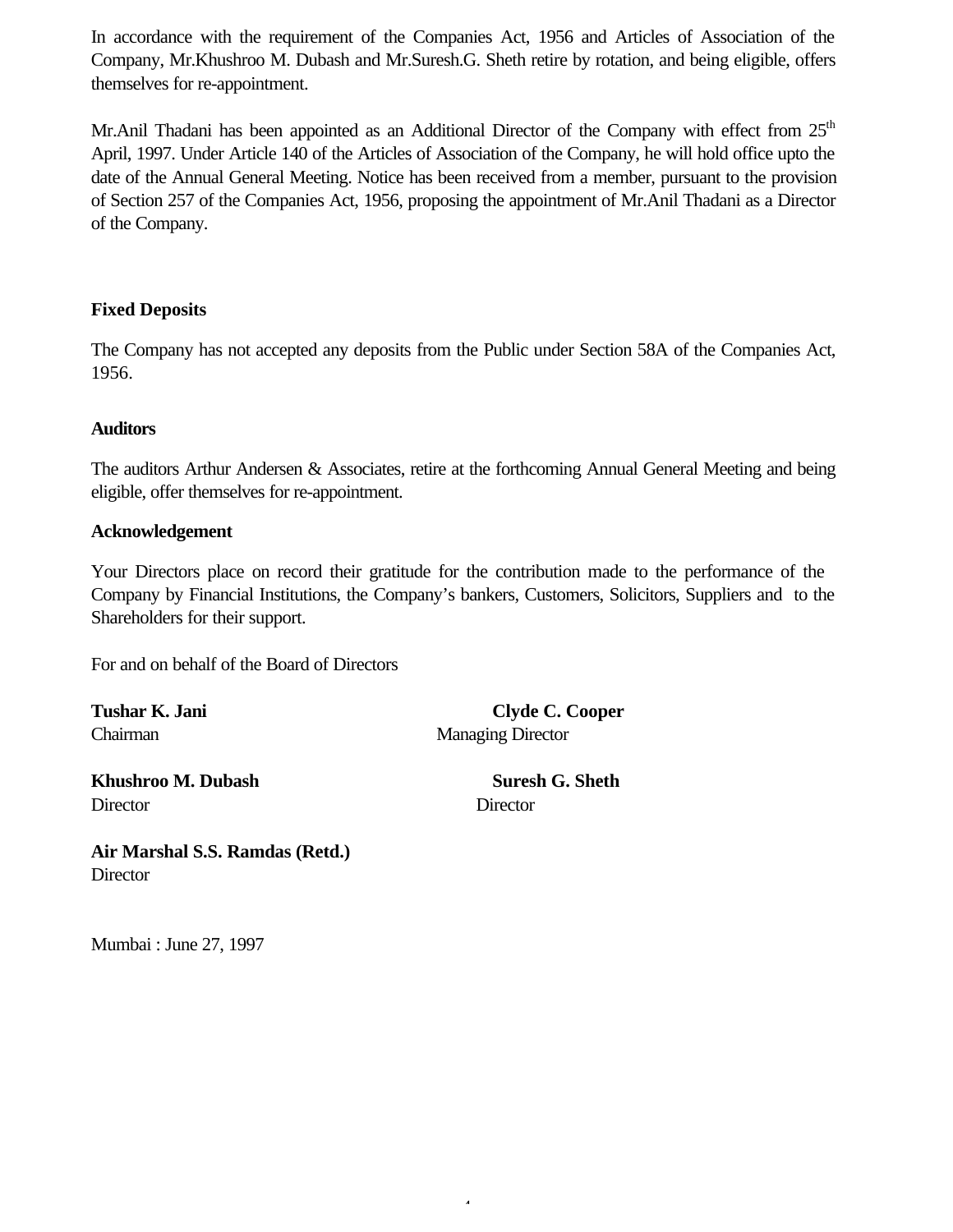### **ANNEXURE TO THE DIRECTORS' REPORT ANNEXURE `A'**

### **PARTICULARS REGARDING CONSERVATION OF ENERGY, TECHNOLOGY ABSORPTION AND FOREGIN EXCHANGE EARNINGS AND EXPENDITURE**

#### **A) Earnings in Foreign Currency**

Earnings in foreign currency for pick-up charges and the distribution of international shipments in India amounting to Rs.187,115,792 (1996 – Rs.167,412,515).

#### **B) Expenditure in Foreign Currency**

Expenditure in foreign currency for the distribution of international shipments outside India, professional fees, foreign travel and training amounting to Rs.238,301,986 (1996 – Rs.184,970,068).

 $\epsilon$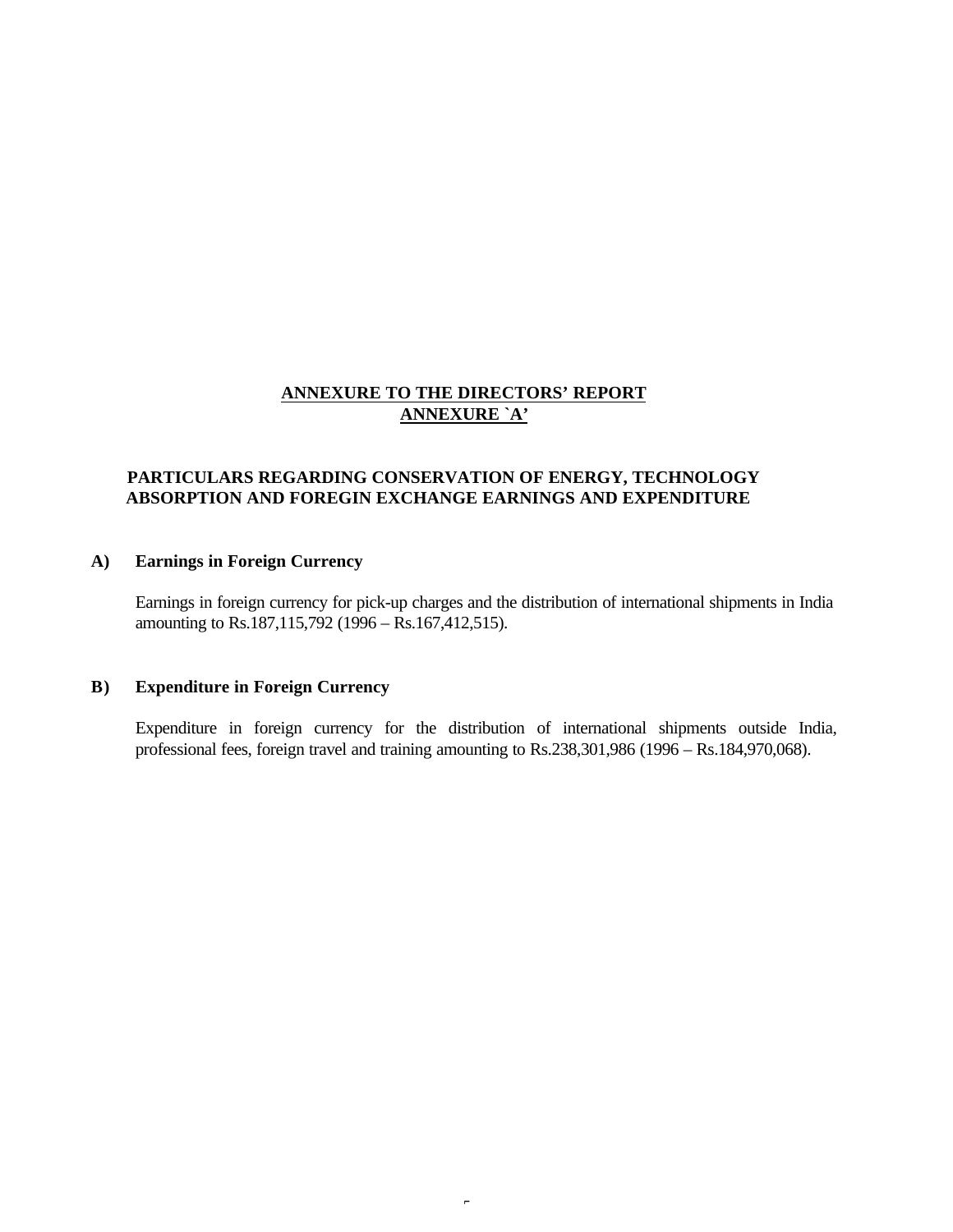#### **ANNEXURE TO THE DIRECTORS' REPORT ANNEXURE 'B'**

Statement of particulars of employment pursuant to the provision of Section 217(2A) of the Companies Act, 1956, read with the Companies' (Particulars of Employees) Rules, 1975

and forming part of the Director's report for the year ended on March 31, 1997

A) Employed throughout the year and were in receipt of remuneration aggregating to not less than Rs.3,00,000/- p.a.

| <b>NAME OF</b>          | <b>OUALIFICATION</b>                                                                     | <b>DATE OF</b> | <b>REMUNERATION</b> | <b>DESIGNATION</b>                            | AGE | <b>EXP</b>     |                                               | <b>LAST EMPLOYED</b>           |
|-------------------------|------------------------------------------------------------------------------------------|----------------|---------------------|-----------------------------------------------|-----|----------------|-----------------------------------------------|--------------------------------|
| <b>EMPLOYEE</b>         |                                                                                          | <b>JOINING</b> | <b>RECEIVED</b>     |                                               |     | (NO OF<br>YRS) | <b>NAME OF COMPANY</b>                        | <b>DESIGNATIOIN</b>            |
| ADI SOONAWALA           | B.A                                                                                      | 01/12/83       |                     | 345,537 SR.MGR-REV                            | 40  | 18             | <b>THOMAS COOK</b>                            | <b>COUNTER STAFF</b>           |
| AMOD DASGUPTA           | <b>B.A.POST GRADUATE</b><br><b>DIPLOMA IN BUSINESS</b><br>MANAGEMENT                     | 01/03/95       |                     | 516,444 GEN.MANAGER-EAST                      | 43  | 20             | PRAKASH ROADLINES<br><b>LIMITED</b>           | ZONAL MANAGER-EAST             |
| <b>ANIL KHANNA</b>      | BSC, MBA                                                                                 | 15/06/92       |                     | 754,284 VP.REV - WEST                         | 41  | 17             | <b>M/S STP LTD</b>                            | MARKETING MGR.                 |
| ARUN NAGPAL             | BSC.M.A.                                                                                 | 01/12/83       |                     | 307,221 ALL INDIA CUSTOMER<br>SERVICE MANAGER | 41  | 13             |                                               |                                |
| <b>ARUN S KULKARNI</b>  | <b>BSC (HONS)</b><br><b>GRADUATE DIPLOMA</b><br><b>IN MATERIALS</b><br><b>MANAGEMENT</b> | 04/03/91       |                     | 749,454 VP REG & IND AFFAIRS                  | 48  | 25             | SH DHOOTA<br>PAPESHWAR LTD                    | COMMERCIAL MGR.                |
| ASHOKA K.JAIN           | <b>B.COM(HONS)</b><br>M.A.SOCIOLOGY<br>PG.D.B.M.(XLR)                                    | 04/05/87       |                     | 1,241,393 SR.V.P-NORTHERN 1<br><b>REGION</b>  | 44  | 18             | <b>KEGG FARMS LTD.</b>                        | MANAGER (CORP.DIV)             |
| <b>BALFOUR MANUEL</b>   | <b>B.A.ECONOMICS</b>                                                                     | 01/12/83       |                     | 353,992 SR.MGR-REV                            | 36  | 13             |                                               |                                |
| <b>CLYDE COOPER</b>     | <b>B.A.HONS</b>                                                                          | 06/04/91       |                     | 1.155,000 MANAGING DIRECTOR                   | 43  | 18             | <b>BUSINESS</b>                               |                                |
| DODDA BASAPPA M         | M.COM                                                                                    | 07/01/87       |                     | 304,317 SR.MGR-FINANCE                        | 39  | 16             | <b>MODI RUBBER LTD</b>                        | <b>ACCOUNTANT</b>              |
| <b>GOPINATH MENON</b>   | <b>B.COM</b>                                                                             | 01/11/91       |                     | 749,646 VP - SOUTH                            | 43  | 22             | PATEL ROADWAYS LTD                            | ZONAL SALES MGR.               |
| <b>KARTIK PANDIT</b>    | <b>B.COM (HONS)</b><br>LLB, FCA                                                          | 22/04/94       |                     | 746,615 VP TAX AUDIT &<br><b>CO.AFFAIRS</b>   | 42  | 14             | <b>SYNTHETICS AND</b><br><b>CHEMICALS LTD</b> | SR.MANAGER ACCTS &<br>TAXATION |
| KHUSHROO DUBASH         | <b>B.SC</b>                                                                              | 06/04/91       |                     | 1,027,200 WHOLE TIME<br><b>DIRECTOR</b>       | 43  | 17             | <b>BUSINESS</b>                               |                                |
| <b>MALCOLM MONTEIRO</b> | B.TECH.ELEC(IIT-B)<br>P.G.D.M.(IIM-AHD)                                                  | 22/05/89       |                     | 1,871,421 SR.VP SALES                         | 44  | 20             | ORSON ELEC.LTD                                | <b>GR.GM - MFG. DIRECTOR</b>   |
| <b>NINA FERNANDES</b>   | M.A. DIPLOMA IN<br><b>BUSINESS ADMN</b>                                                  | 03/05/93       |                     | 316,650 SR.MANAGER HUMAN<br><b>RESOURCES</b>  | 33  | 10             | <b>HOECHST</b>                                | SR.EXEC                        |
| PERCY DHUNJISHA         | <b>B.COM, AICWA, FCA</b>                                                                 | 14/08/89       |                     | 2,242,500 GROUP FINANCE<br><b>OFFICER</b>     | 51  | 26             | <b>GERMAN REMEDIES</b>                        | SYS&PLANNING: MGR              |
| <b>PRADEEP VERMA</b>    | B.A(HONS).ECONOMICS 01/03/95                                                             |                |                     | 672,760 VP-SYS                                | 41  | 18             | NETWORK LIMITED                               | <b>MANAGER - ISD</b>           |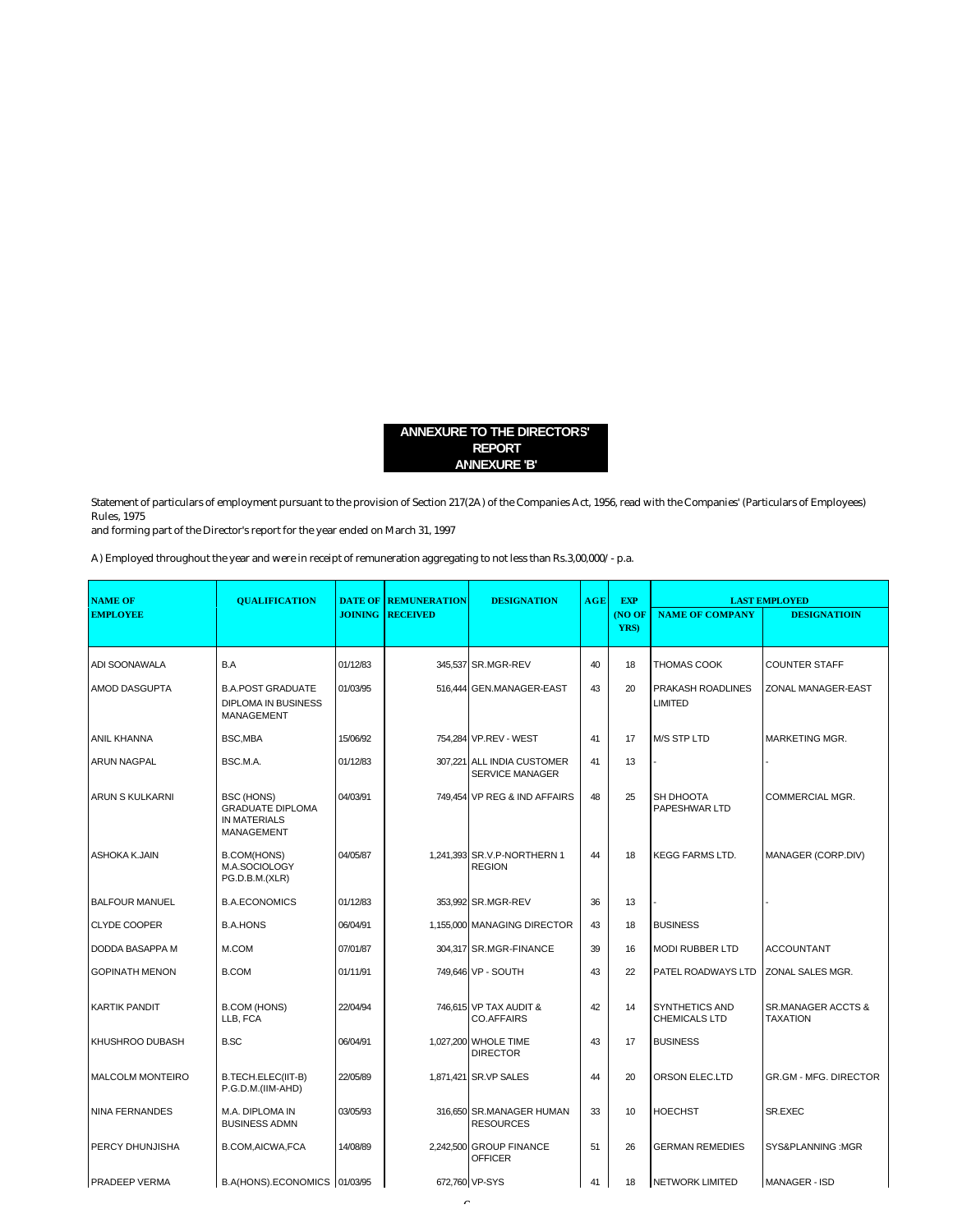|                           | <b>MBA</b>                                                     |          |                                                                               |    |    |                                        |                                         |
|---------------------------|----------------------------------------------------------------|----------|-------------------------------------------------------------------------------|----|----|----------------------------------------|-----------------------------------------|
| <b>RAVINDRAN G</b>        | M.A.(PMIR)M.PHIL                                               | 26/06/95 | 1,212,365 SR.VP HRD                                                           | 39 | 19 | <b>THE ACADEMY</b>                     | <b>DIRECTOR</b>                         |
| I SHEKHAR VISVANATH       | <b>B.COM,FELLOWSHIP IN</b><br><b>HOSPITALITY MGMT</b><br>(USA) | 15/09/94 | 307,884 CORPORATE MANAGER<br><b>TRAINING &amp; PUBLIC</b><br><b>RELATIONS</b> | 34 | 14 | <b>INDIAN HOTELS</b>                   | <b>F&amp;B MGR HOD F&amp;B</b>          |
| <b>TULSI MIRCHANDANEY</b> | B.A                                                            | 01/11/95 | 787.204 VP FREIGHT INTL                                                       | 46 | 27 | <b>JET AIR LIMITED</b>                 | AREA MANAGER - NORTH<br><b>DIVISION</b> |
| <b>TUSHAR JANI</b>        | B.SC (HON)                                                     | 06/04/91 | 1,030,800 CHAIRMAN & WHOLE<br><b>TIME DIRECTOR</b>                            | 42 | 23 | <b>BUSINESS</b>                        |                                         |
| YOGESH DHINGRA            | B.COM(HONS), ACA                                               | 20/04/92 | 500,695 CORPORATE<br><b>CONTROLLER</b><br><b>ALL INDIA</b>                    | 35 | 11 | <b>DUNEZ SOGEA BORIE</b><br><b>SAE</b> | <b>MANAGER ACCOUNTS</b>                 |
|                           |                                                                |          |                                                                               |    |    |                                        |                                         |

#### **B) Employed for part of the year and were in receipt of remuneration aggregating to not less than Rs.25000/- per month.**

| <b>NAME OF</b>                        | <b>QUALIFICATION</b>        |          | <b>DATE OF REMUNERATION</b> | <b>DESIGNATION</b>                        | AGE | <b>EXP</b>    |                                      | <b>LAST EMPLOYED</b>                   |
|---------------------------------------|-----------------------------|----------|-----------------------------|-------------------------------------------|-----|---------------|--------------------------------------|----------------------------------------|
| <b>EMPLOYEE</b>                       |                             |          | <b>JOINING RECEIVED</b>     |                                           |     | (NOOF<br>YRS) | <b>NAME OF COMPANY</b>               | <b>DESIGNATIOIN</b>                    |
| <b>DINESH MIRCHANDANEY</b>            | <b>INTER ARTS</b>           | 16/05/96 |                             | 890705 HEAD OF SERVICE<br>QUALITY         | 39  | 13            | <b>JET AIR LTD</b>                   | <b>GEN.MGR MARKETING</b>               |
| J.S.SABHARWAL                         | B.SC.                       | 01/08/96 |                             | 4607691 CHIEF EXECUTIVE<br><b>OFFICER</b> | 50  | 30            | <b>UNILEVER PLC</b><br><b>LONDON</b> | <b>OPERATIONS EXECUTIVE</b>            |
| <b>MURALI MENON</b><br><b>SHANKAR</b> | B.A.(HONS) MBA              | 19/10/87 |                             | 69125 SR.VP-SOUTH                         | 41  | 18            | <b>BRITANIA IND.LTD</b>              | <b>ASST.SALES MANAGER</b>              |
| <b>RAJINDER RASTOGI</b>               | <b>B.A.ECONOMICS (HONS)</b> | 20/05/96 |                             | 339376 SR.MGR (AIR EXP FR<br>INT)         | 58  | 25            | <b>AIR FRANCE</b>                    | <b>DEPUTY SALES MANAGER</b>            |
| <b>TUSHAR CHITNIS</b>                 | <b>B.COM,FCA</b>            | 01/06/96 |                             | 797.700 CHIEF FINANCE<br><b>OFFICER</b>   | 45  | 20            | <b>WHIRLPOOL</b>                     | V.P.FINANCE-TREASURY &<br><b>ADMIN</b> |

#### **Notes :**

2. The Nature of employment in all cases is contractual

3. None of the employees mentioned above is a relative of any Director of the Company.

<sup>1.</sup> Remuneration shown above includes Salary, Taxable allowances, leave encashment, value of perquisites as per Income Tax Rules, 1962 and Company's contribution to Provident Fund, Family Pension Fund & Superannuation fund.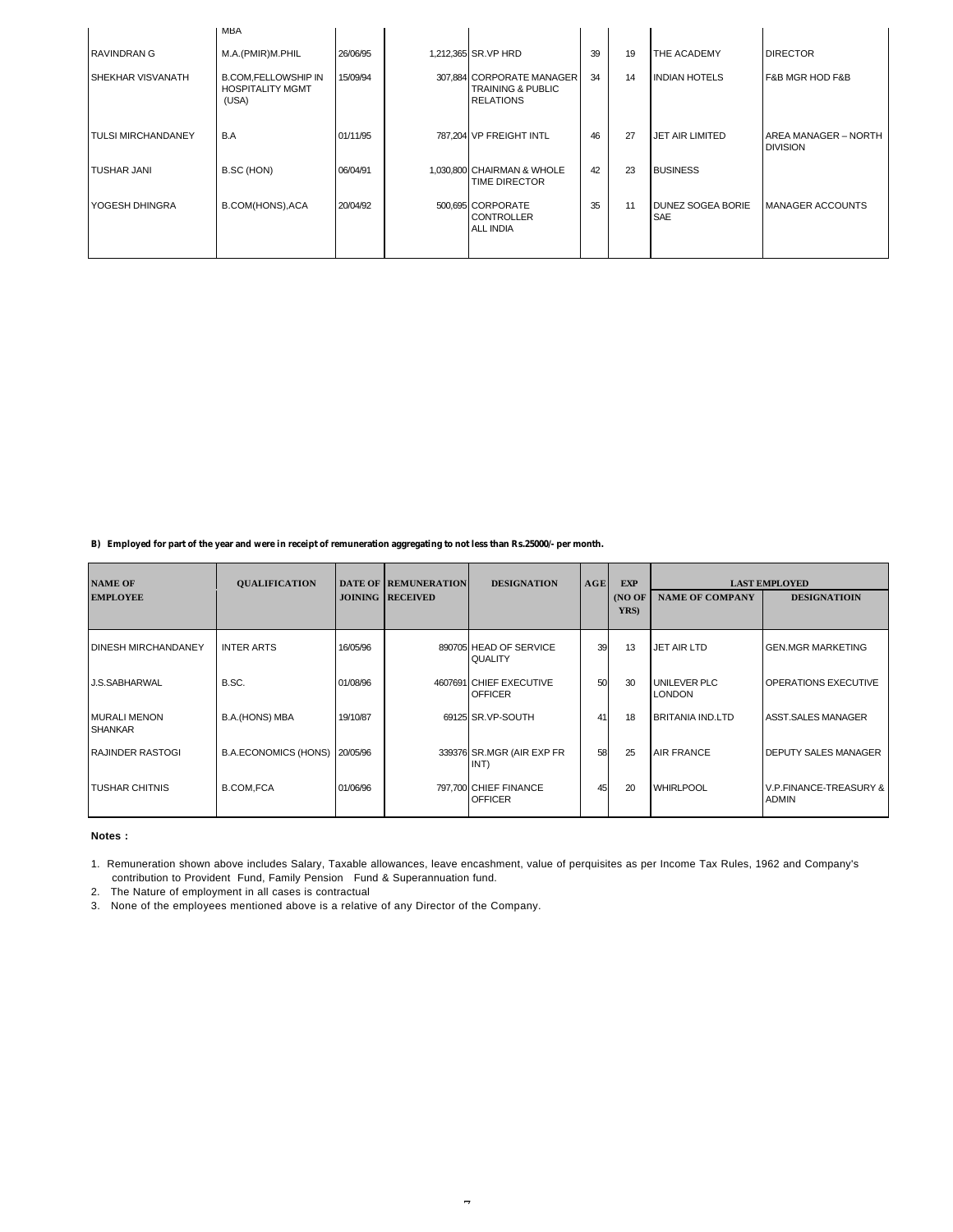### **BLUE DART EXPRESS LIMITED AUDITORS' REPORT**

#### **To the Members of**

#### BLUE DART EXPRESS LIMITED

We have examined the accompanying balance sheet of BLUE DART EXPRESS LIMITED at March 31, 1997 and the related statements of profit and loss and cash flows for the year then ended. We have obtained all the information and explanations which, to the best of our knowledge and belief, were necessary for the purposes of our examination.

In our opinion, the financial statements referred to above give a true and fair view of the state of affairs of BLUE DART EXPRESS LIMITED at March 31, 1997 and of its loss and cash flows for the year then ended. The balance sheet and the related statement of profit and loss are in agreement with the books of account and are presented in the manner required by Companies Act, 1956. Further, in our opinion, the Company has maintained proper books of account as required by law insofar as appears from our examination of those books.

We have also examined the matters specified in paragraphs 4 and 5 of the Manufacturing and Other Companies (Auditor's Report) Order, 1988 for the year ended March 31, 1997 as they relate to the Company. Our report thereon is annexed.

 $\alpha$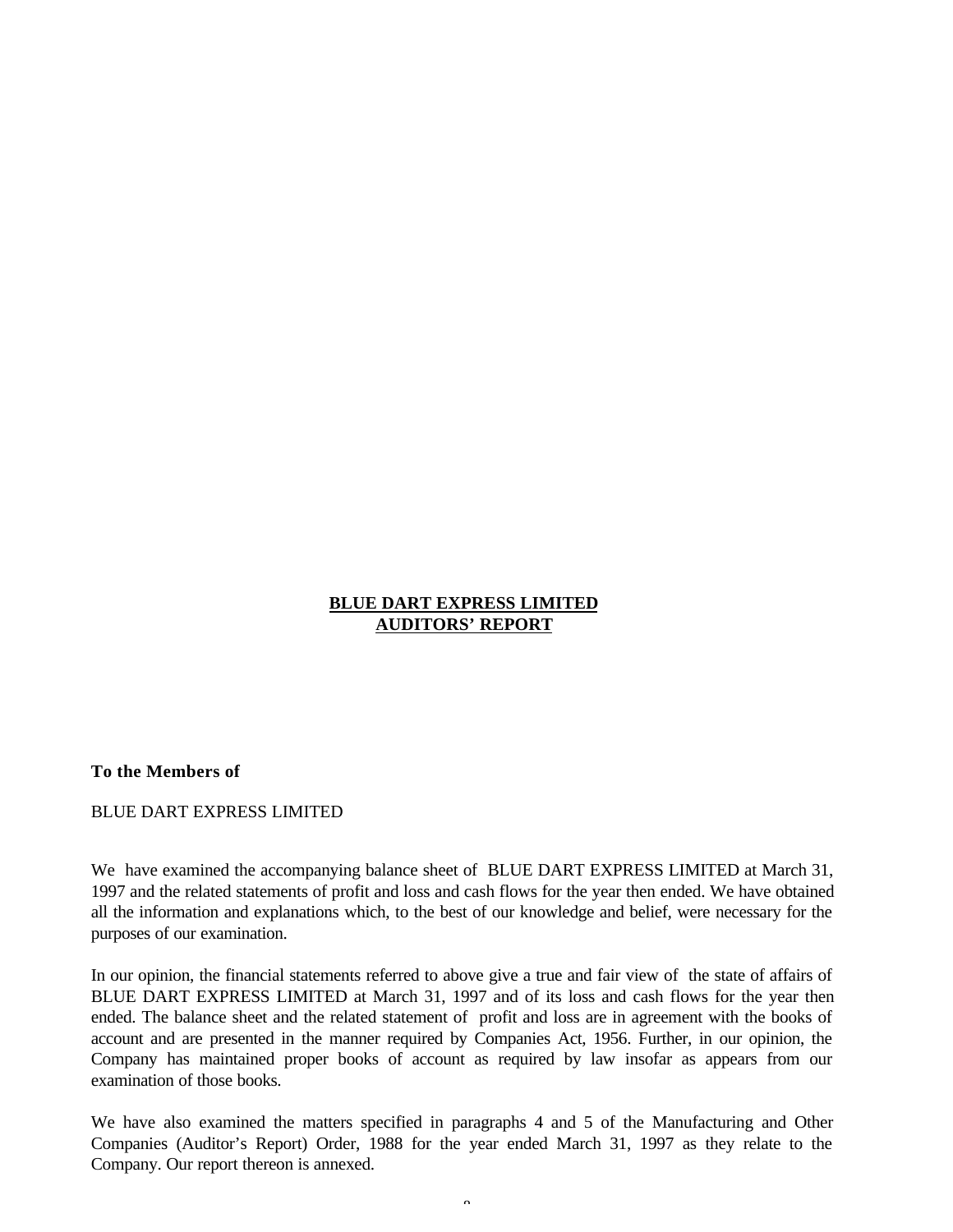Arthur Andersen & Associates Chartered Accountants

…………sd/-………….

**Vijay Sahni** Partner

Mumbai June 27, 1997

#### **BLUE DART EXPRESS LIMITED ANNEXURE TO AUDITORS' REPORT – MARCH 31, 1997**

- 1. The Company has maintained proper records showing full particulars, including quantitative details and situation, of the majority of its fixed assets. We are informed that management verifies its fixed assets on a rotational basis and that no material discrepancies were noted on the fixed assets verified during the year. In our opinion, the frequency of physical verification is reasonable.
- 2. The fixed assets of the Company have not been revalued during the year.
- 3. The Company does not have any stocks of finished goods, stores, spare parts or raw materials.
- 4. The Company has taken unsecured loans from companies listed in the register maintained under Section 301 of the Companies Act, 1956. The Company has also taken unsecured loans from a Company under the same management as defined under Section 370(1B) of the Companies Act, 1956. The rate of interest and other terms and conditions of such loans are, prima facie, not prejudicial to the interest of the Company.
- 5. The Company has not granted any loans, secured and unsecured, to companies, firms or other parties listed in the register maintained under Section 301 of the Companies Act, 1956. The Company has granted unsecured loans to a company under the same management as defined under Section 370(1B) of the Companies Act, 1956. The rates of interest and other terms and conditions of such loans are, prima facie, not prejudicial to the interest of the Company.

 $\sim$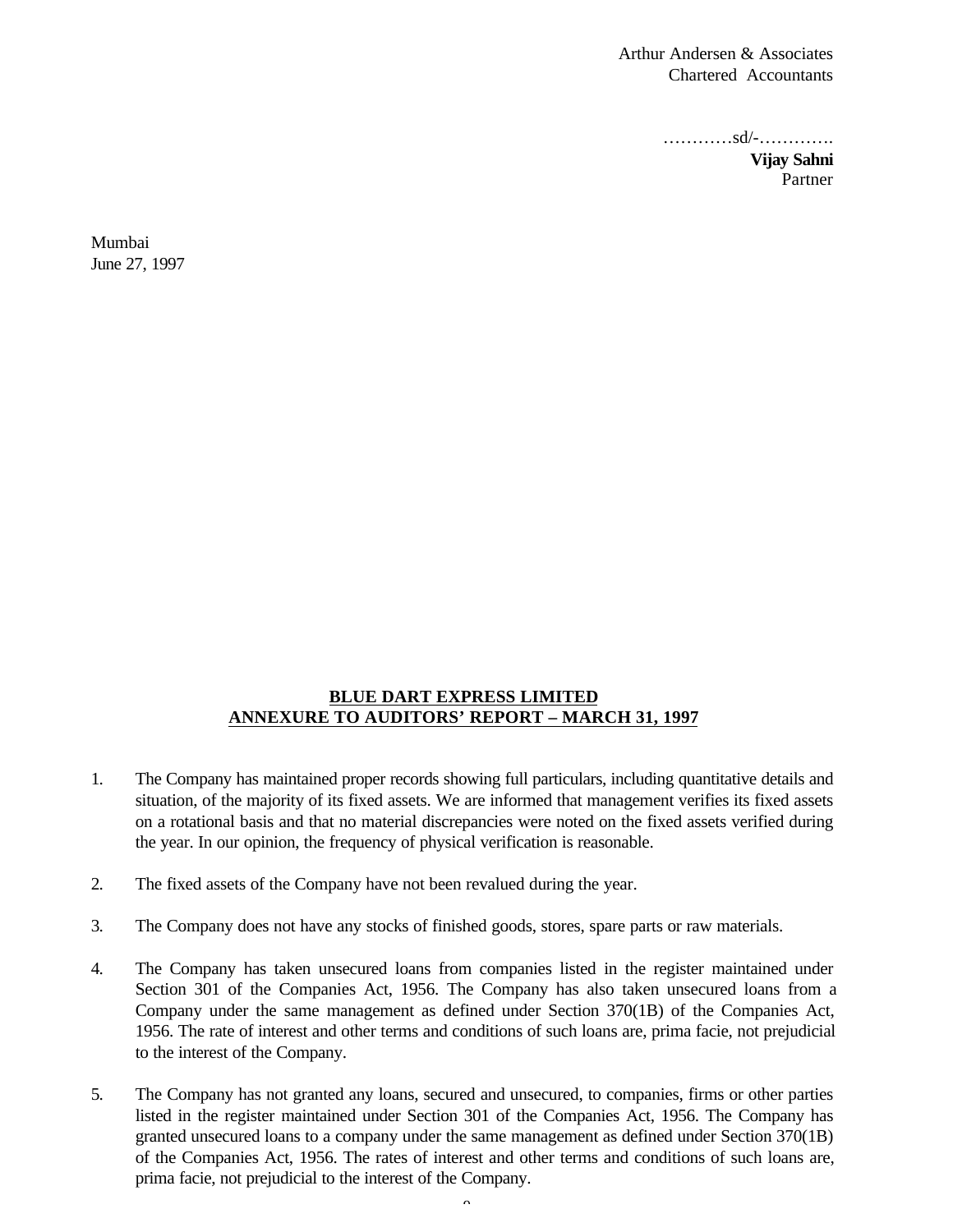- 6. The Company has given interest-free advances in the nature of loans to its employees and is recovering the principal amounts as stipulated.
- 7. In our opinion, the internal control procedures of the Company relating to the purchase of packing materials, equipment and other assets are adequate and commensurate with the size of the Company and the nature of its business.
- 8. In our opinion and according to the information and explanations given to us, the transactions of sale of services made in pursuance of contracts or arrangements entered in the register maintained under Section 301 of the Companies Act, 1956, and aggregating during the year to Rs.50,000 or more in respect of each party, were made at prices which are reasonable having regard to the prices at which similar transactions were made with other parties.
- 9. The Company has not accepted any deposits from the public to which the directives issued by the Reserve Bank of India and the provisions of Section 58A of the Companies Act, 1956 and the rules framed thereunder apply.
- 10. The Company's activities do not generate any by-products or scrap.
- 11. In our opinion, the Company has an internal audit system, which is generally commensurate with its size and the nature of its business, but needs to be extended to the area of computer audit.
- 12. The Central Government has not prescribed the maintenance of cost records by the Company under Section 209(1) (d) of the Companies Act, 1956.
- 13. The Company has generally been regular in depositing Provident Fund due and has been generally regular in depositing Employees' State Insurance dues with the appropriate authorities.
- 14. According to the records of the Company, there were no amounts outstanding at March 31, 1997 in respect of undisputed income-tax, wealth-tax, sales-tax, customs duty and excise duty which were outstanding for a period of more than six months from the date they became payable.
- 15. On the basis of our examination of the books of account, and according to the information and explanation given to us, no personal expenses have been charged to the statement of profit and loss, for the year ended March 31, 1997.
- 16. The Company is not an industrial undertaking within the meaning of Section 3(1) (f) of the Sick Industrial Companies (Special Provisions) Act, 1985.

#### **In respect of services activities-**

- 17. In our opinion, the Company has a reasonable system of recording receipts, issues and consumption of packing materials, commensurate with its size and the nature of its business. The nature of the activities carried out by the Company are such that the allocation of materials consumed to relative jobs and the allocation of man-hours utilised to relative jobs are not required.
- 18. In our opinion, the Company has reasonable system of authorisation at proper levels and an adequate system of internal control commensurate with its size and the nature of its business, for the issue of packing material.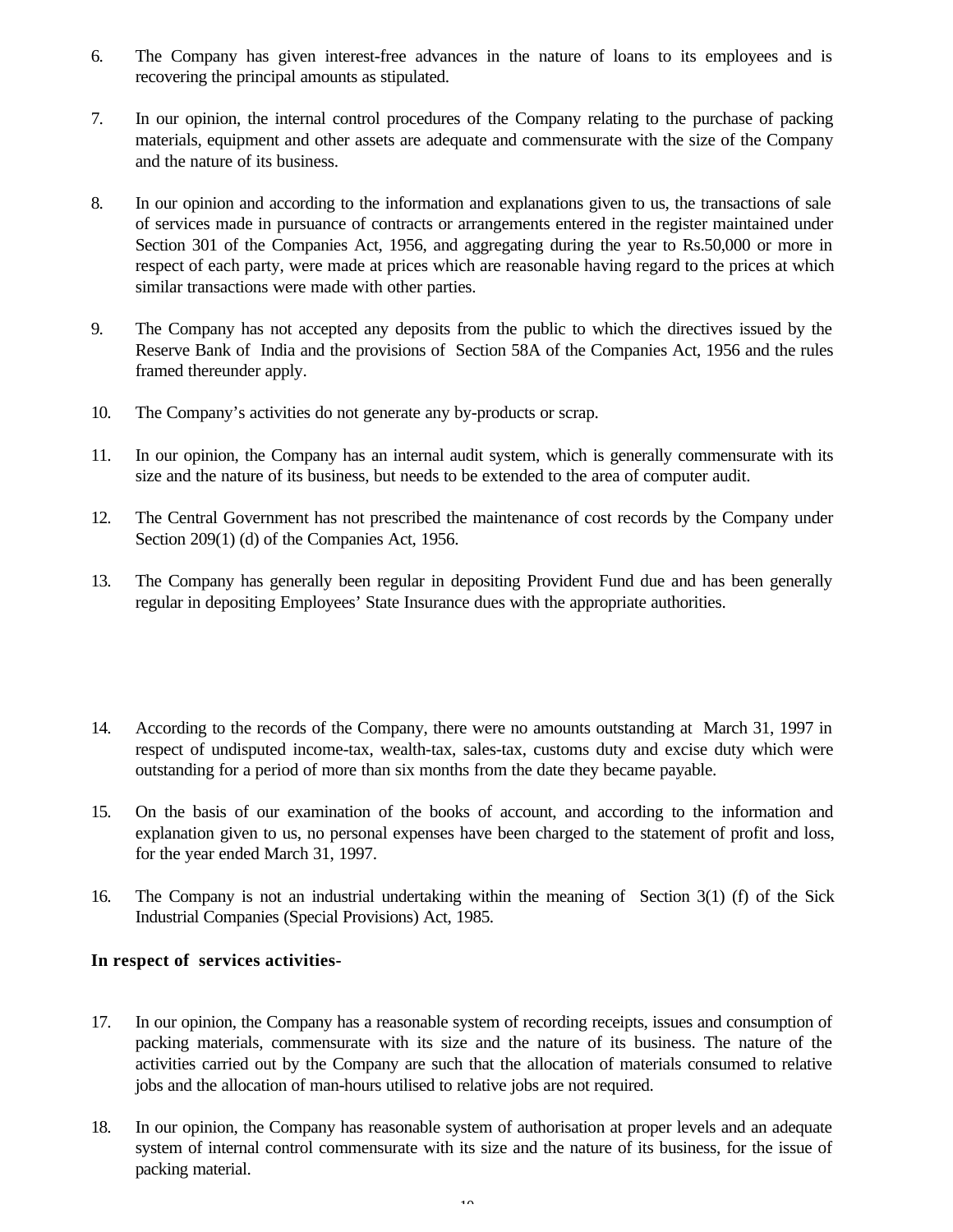Arthur Andersen & Associates Chartered Accountants

…………sd/-………….

**Vijay Sahni** Partner

Mumbai June 27, 1997

#### **BLUE DART EXPRESS LIMITED BALANCE SHEET -- MARCH 31, 1997**

**(All amounts in thousands of Rupees, unless otherwise indicated)**

**Note 1997 1996**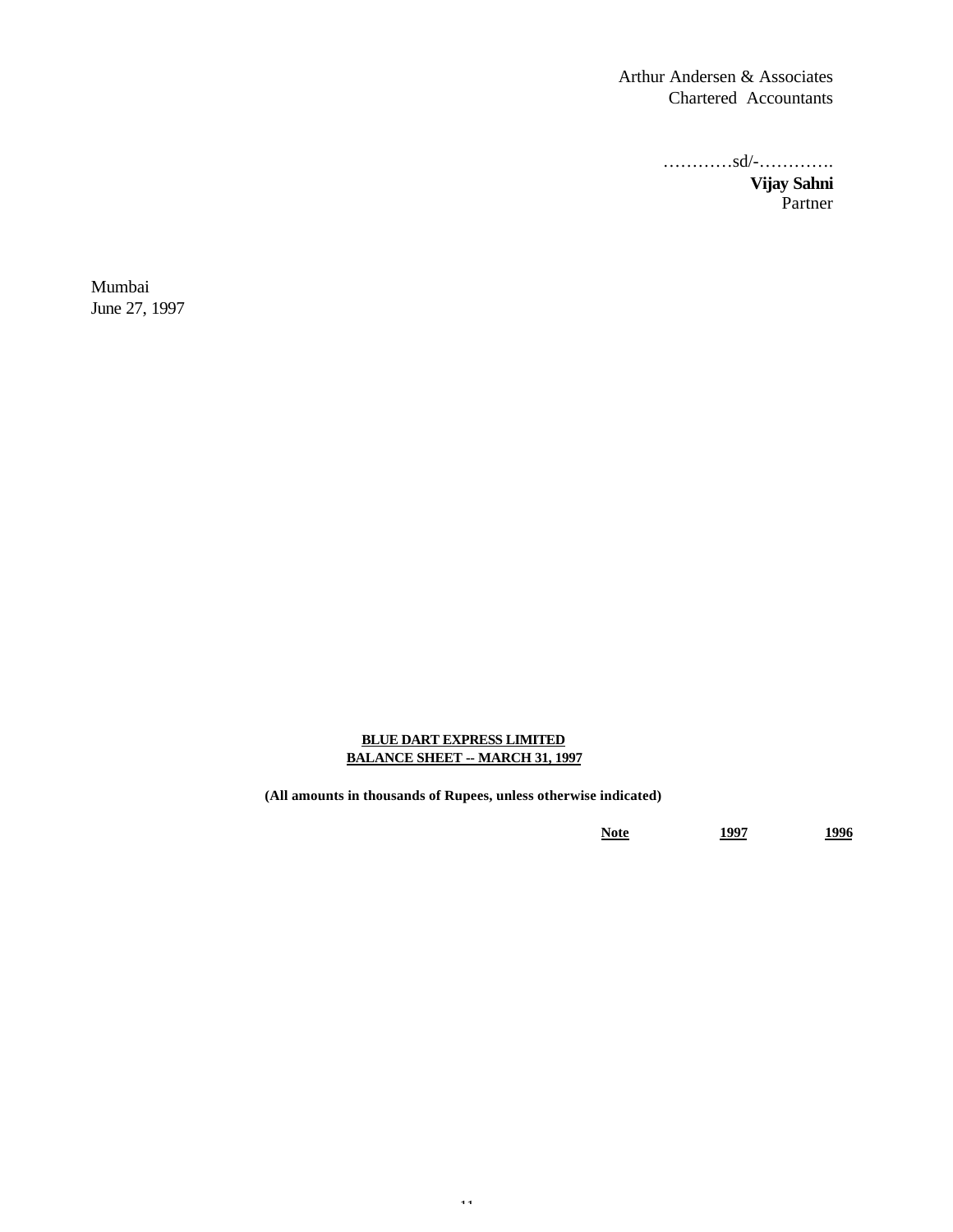#### **SOURCES OF FUNDS**

| <b>SHAREHOLDERS' FUNDS</b>                  |                       |            |            |
|---------------------------------------------|-----------------------|------------|------------|
| Share capital                               | 3                     | 88,164     | 85,602     |
| Reserves and surplus                        | $\overline{4}$        | 504,113    | 503,874    |
|                                             |                       | 592,277    | 589,476    |
| <b>LOAN FUNDS</b>                           |                       |            |            |
| Secured loans                               | 5                     | 527,731    | 261,719    |
| Unsecured loans                             | 6                     | 138,425    | 4,850      |
|                                             |                       | 666,156    | 266,569    |
|                                             |                       | 1,258,433  | 856,045    |
| <b>APPLICATION OF FUNDS</b>                 |                       |            |            |
| <b>FIXED ASSETS</b>                         | $2(a)$ , (e), (h) & 7 |            |            |
| Cost                                        |                       | 603,207    | 401,094    |
| Accumulated depreciation and amortisation   |                       | (99, 475)  | (56, 621)  |
| Net book value                              |                       | 503,732    | 344,473    |
| Capital work-in-progress                    |                       | 189,821    | 200,084    |
| Capital advances                            |                       | 8,480      | 5,890      |
|                                             |                       | 702,033    | 550,447    |
| <b>INVESTMENTS</b>                          | $2(b)$ & 8            | 100,425    | 77,925     |
| <b>CURRENT ASSETS, LOANS AND ADVANCES</b>   |                       |            |            |
| Sundry debtors                              | 9(a)                  | 326,440    | 193,556    |
| Cash and bank balances                      | 9(b)                  | 102,841    | 42,804     |
| Loans and advances                          | 9(c)                  | 356,362    | 146,047    |
|                                             |                       | 785,643    | 382,407    |
| <b>CURRENT LIABILITIES AND PROVISIONS</b>   |                       |            |            |
| <b>Current liabilities</b>                  | 10(a)                 | (332, 111) | (139, 402) |
| Provisions                                  | 10(b)                 | (16, 648)  | (26, 372)  |
|                                             |                       | (348, 759) | (165, 774) |
| Net current assets                          |                       | 436,884    | 216,633    |
| MISCELLANEOUS EXPENDITURE                   |                       |            |            |
| (to the extent not written off or adjusted) | $2(c)$ & 11           | 19,091     | 11,040     |
|                                             |                       | 1,258,433  | 856,045    |

The accompanying notes 1 to 27 are an integral part of this balance sheet.

........................sd/-................ ........................sd/-................ Clyde C Cooper Managing Director

........................sd/-................ ........................sd/-................ Khushroo M Dubash Director

Tushar K Jani Chairman

> Suresh G Sheth Director

........................sd/-................ ........................sd/-................

Tushar Chitnis Chief Financial Officer

Arthur Andersen & Associates Chartered Accountants Air Marshal S.S.Ramdas (Retd.) Director

........................sd/-................

Mumbai June 27, 1997 Vijay Sahni Partner

Mumbai June 27, 1997

Rambhau R.Kenkare Co Secretary & Sr Manager, Legal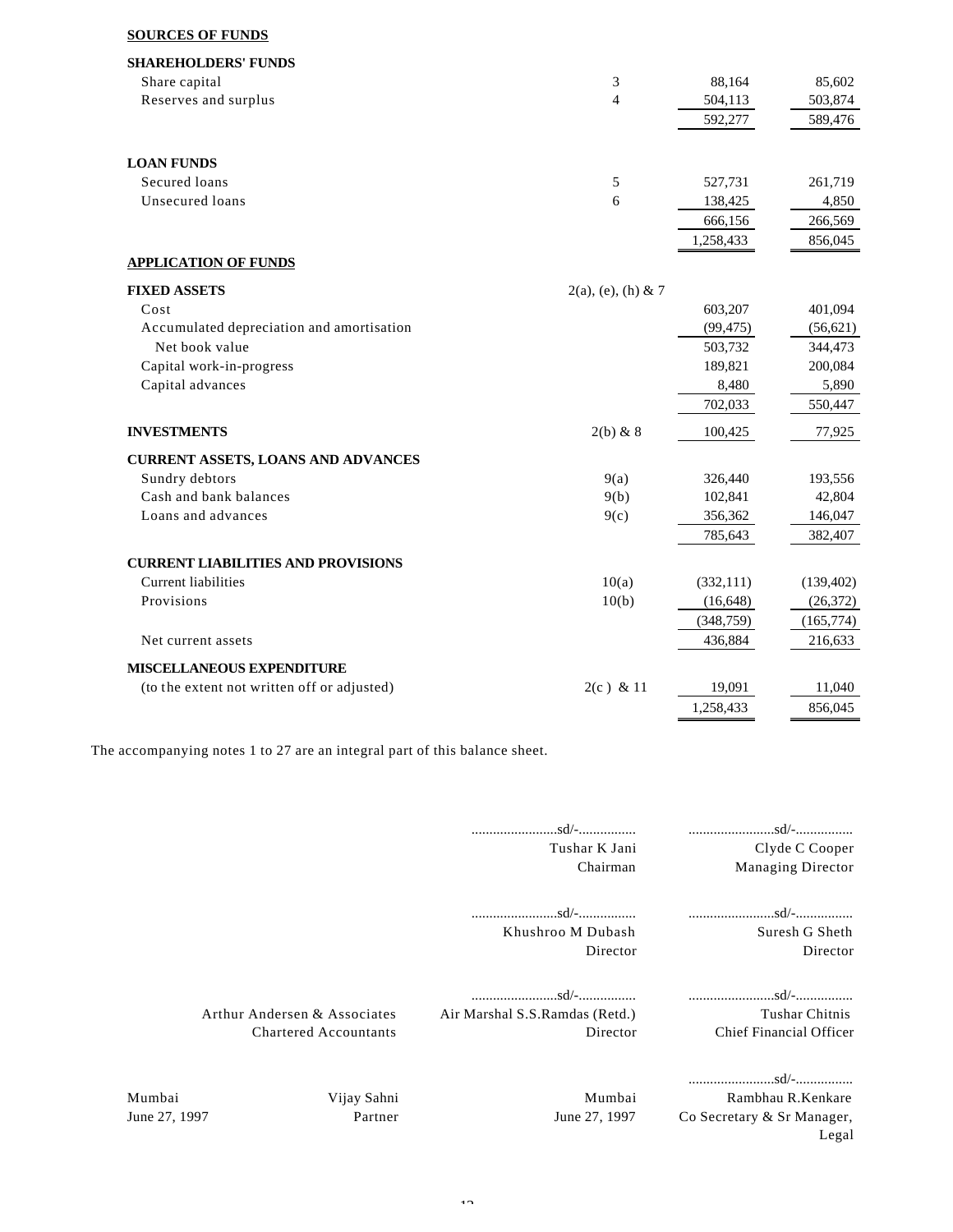#### **BLUE DART EXPRESS LIMITED STATEMENT OF PROFIT AND LOSS FOR THE YEAR ENDED MARCH 31, 1997**

#### **(All amounts in thousands of Rupees, unless otherwise indicated)**

|                                                                                           | <b>Note</b> | 1997                     | 1996                  |
|-------------------------------------------------------------------------------------------|-------------|--------------------------|-----------------------|
| <b>REVENUES</b>                                                                           |             |                          |                       |
| Service charges                                                                           | 2(d)        | 1,486,521                | 1,144,974             |
| Lease rentals                                                                             | 2(e), 12    | 87,355                   | 6,000                 |
|                                                                                           |             | 1,573,876                | 1,150,974             |
|                                                                                           |             |                          |                       |
| <b>OPERATING COSTS</b><br>Freight, handling and servicing costs                           | 13          | (995, 131)               | (603, 649)            |
|                                                                                           | $2(f)$ & 14 |                          |                       |
| Employee costs<br>Selling and administration expenses                                     | 15          | (223, 594)<br>(137, 287) | (202, 574)            |
| Establishment costs                                                                       | 16          | (109,080)                | (127,091)<br>(99,094) |
|                                                                                           |             |                          |                       |
|                                                                                           |             | (1,465,092)              | (1,032,408)           |
| Profit before tax, interest, depreciation and                                             |             |                          |                       |
| unusual item                                                                              |             | 108,784                  | 118,566               |
| Depreciation and amortisation                                                             | $2(a)$ & 7  | (46, 653)                | (23, 536)             |
| Interest expense                                                                          | 17          | (65, 823)                | (7,839)               |
| Interest income                                                                           | 18          | 17 808                   | 15 611                |
| Profit before tax and unusual item                                                        |             | 14,116                   | 102,802               |
| Restructuring cost                                                                        | 19          | (8, 479)                 |                       |
| Profit before tax                                                                         |             | 5,637                    | 102,802               |
| Provision for tax                                                                         | 2(i)        | (727)                    | (4320)                |
| Profit after tax                                                                          |             | 4,910                    | 98,482                |
| Cumulative effect of prior years accrual for employee leave<br><b>Encashment benefits</b> |             |                          | (2,516)               |
| Net Profit                                                                                |             | 4,910                    | 95,966                |
| Profit and loss account, beginning of year                                                |             | 41,390                   | 29,074                |
| Profit available for appropriation                                                        |             | 46,300                   | 125,040               |
| Proposed dividend                                                                         |             | (132,75)                 | (23,650)              |
| Corporate tax on proposed dividend                                                        |             | (1,328)                  |                       |
| Transfer to general reserve                                                               | 4           | (300)                    | (60,000)              |
| Profit and loss account, end of year                                                      | 4           | 31,397                   | 41,390                |

The accompanying notes 1 to 27 are an integral part of this statement .

|        |                                                              | Tushar K Jani<br>Chairman                  | Clyde C Cooper<br><b>Managing Director</b>                             |
|--------|--------------------------------------------------------------|--------------------------------------------|------------------------------------------------------------------------|
|        |                                                              | Khushroo M Dubash<br>Director              | Suresh G Sheth<br>Director                                             |
|        | Arthur Andersen & Associates<br><b>Chartered Accountants</b> | Air Marshal S.S.Ramdas (Retd.)<br>Director | Tushar Chitnis<br>Chief Financial Officer                              |
| Mumbai | Vijay Sahni                                                  | Mumbai                                     | $\dots \dots \dots \dots \dots \dots \dots \dots$<br>Rambhau R.Kenkare |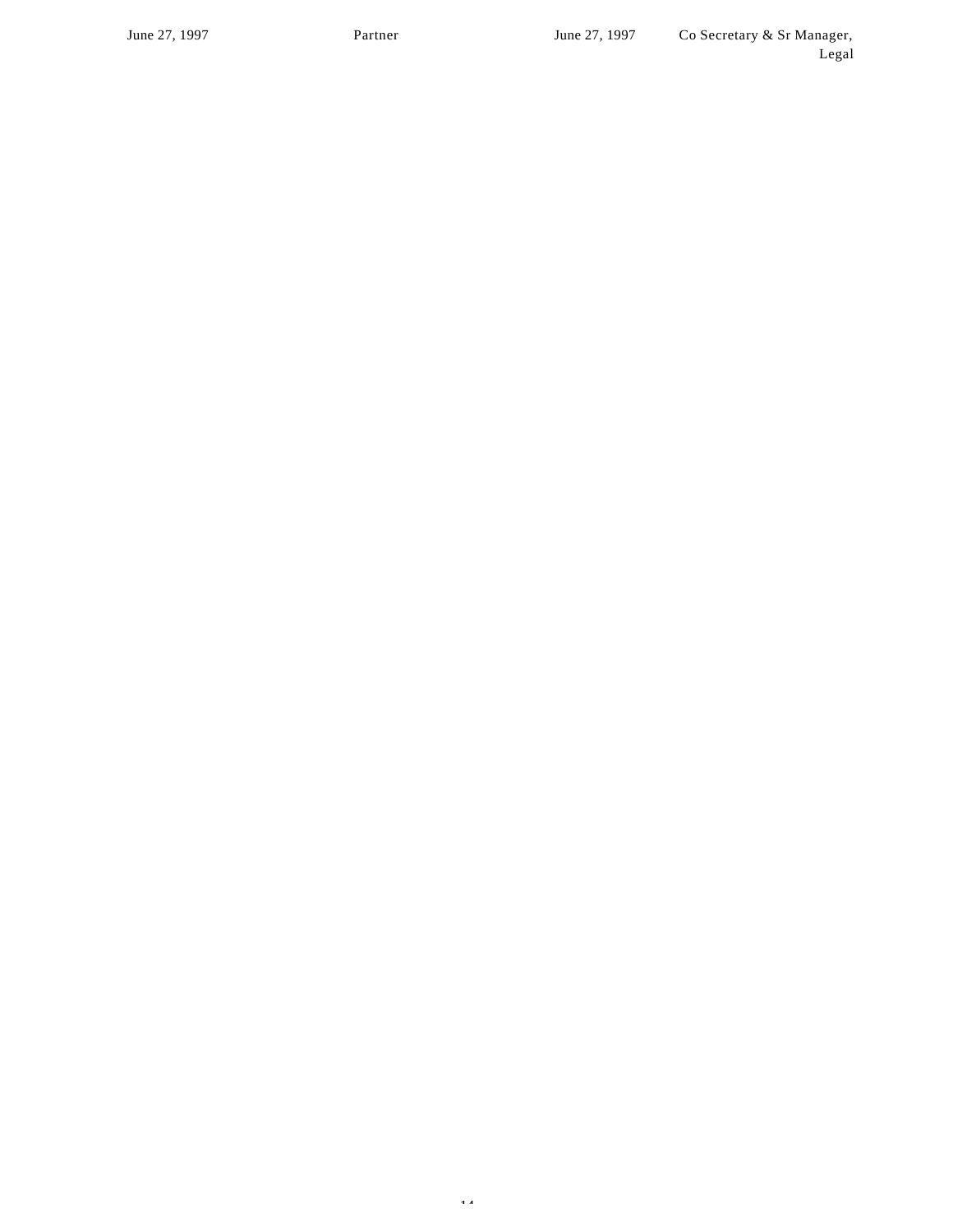#### **BLUE DART EXPRESS LIMITED STATEMENT OF CASH FLOWS FOR THE YEAR ENDED MARCH 31, 1997**

#### **(All amounts in thousands of Rupees, unless otherwise indicated)**

|                                                                | <b>Note</b> | 1997       | 1996       |
|----------------------------------------------------------------|-------------|------------|------------|
| CASH FLOWS PROVIDED BY /(USED IN) OPERATING ACTIVITIES:        |             |            |            |
| Profit before tax                                              |             | 5,637      | 102,802    |
| Adjustments to reconcile profit before tax to cash provided by |             |            |            |
| operations:                                                    |             |            |            |
| Depreciation and amortisation                                  |             | 46,653     | 23,536     |
| Interest expense                                               |             | 65,823     | 7,839      |
| Miscellaneous expenses written off                             |             | 7,582      | 4,274      |
| Expenses deferred during the year                              |             | (15, 633)  | (2,370)    |
| Lease equalisation credit                                      |             | (11,004)   |            |
| Loss/(gain) on retirement of fixed assets, net                 |             | 188        | (763)      |
| Interest income                                                |             | (17,808)   | (15,611)   |
| (Increase) in current assets, loans and advances:              |             |            |            |
| Sundry debtors                                                 |             | (132, 884) | (51, 153)  |
| Loans and advances, excluding advance taxes                    |             | (181,006)  | (9,561)    |
| Increase in current liabilities and provisions                 |             | 181,334    | 33,771     |
| Cash provided by/(used in)operating activities                 |             | (51, 118)  | 92,764     |
| Tax refund received                                            |             | 8,974      |            |
| Tax paid                                                       |             | (23, 393)  | (22,500)   |
| Interest paid                                                  |             | (53,797)   | (7,839)    |
| Net cash (used in)/provided by operating activities            |             | (119, 334) | 62,425     |
| CASH FLOWS PROVIDED BY/(USED IN) INVESTING ACTIVITIES:         |             |            |            |
| Additions to fixed assets including capital work-in-progress   | 26          | (195, 623) | (419, 844) |
| Purchase of investments                                        |             | (22,500)   | (73,226)   |
| Interest received                                              |             | 863        | 15,611     |
| Proceeds from retirement of fixed assets                       |             | 8,200      | 2,276      |
| Net cash (used in) investing activities                        |             | (209,060)  | (475, 183) |
| CASH FLOWS PROVIDED BY/(USED IN) FINANCING ACTIVITIES:         |             |            |            |
| Proceeds from issue of share capital                           |             | 12,494     | 23,560     |
| Proceeds from secured loans                                    |             | 265,595    | 167,871    |
| Proceeds from unsecured loans                                  |             | 501,177    |            |
| Repayment of secured loans                                     |             | (21, 867)  | (7,521)    |
| Repayment of unsecured loans                                   |             | (367, 602) |            |
| Net proceeds from bank overdraft                               |             | 22,284     | 76,008     |
| Dividend paid                                                  |             | (23,650)   | (15,786)   |
| Net cash provided by financing activities                      |             | 388,431    | 244,132    |
| NET INCREASE/(DECREASE) IN CASH AND CASH EQUIVALENTS           |             | 60,037     | (168, 626) |
| CASH AND CASH EQUIVALENTS, beginning of year                   | 9(b)        | 42,804     | 211,430    |
| CASH AND CASH EQUIVALENTS, end of year                         | 9(b)        | 102,841    | 42,804     |

The accompanying notes 1 to 27 are an integral part of this statement.

| Clyde C Cooper<br>Managing Director       | Tushar K Jani<br>Chairman                  |                                                              |
|-------------------------------------------|--------------------------------------------|--------------------------------------------------------------|
| Suresh G Sheth<br>Director                | Khushroo M Dubash<br>Director              |                                                              |
| Tushar Chitnis<br>Chief Financial Officer | Air Marshal S.S.Ramdas (Retd.)<br>Director | Arthur Andersen & Associates<br><b>Chartered Accountants</b> |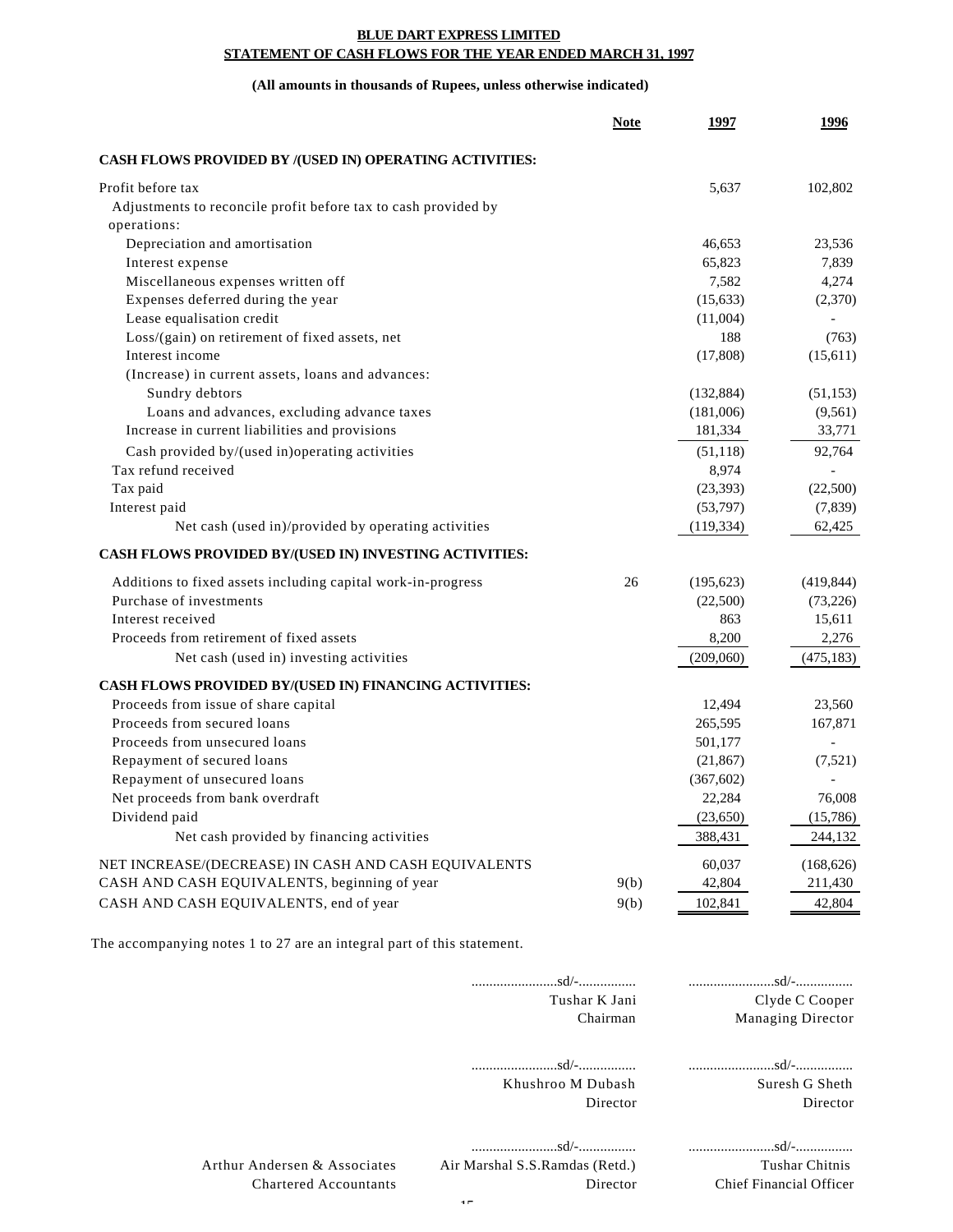Mumbai June 27, 1997 Vijay Sahni Partner

#### **BLUE DART EXPRESS LIMITED NOTES TO THE FINANCIAL STATEMENTS FOR THE YEAR ENDED MARCH 31, 1997 (All amounts in thousands of Rupees, unless otherwise indicated)**

#### **1. Background**

Blue Dart Express Limited ('the Company') is primarily engaged in the business of integrated air and ground transportation of time-sensitive packages to various destinations in the domestic and international sectors. The Company has a reciprocal agreement with Federal Express Corporation ('FedEx') to supplement their respective distribution networks for international shipments.

The Company extended its relationship with FedEx by entering into an agreement on May 7, 1997, under which the Company will become the exclusive provider of pick-up, domestic transportation, customs clearance and delivery services to FedEx in India, besides being the sole preferred consolidator for FedEx International priority services.

The Company is also engaged in the leasing business.

#### **2. Summary of significant accounting policies**

The financial statements are prepared under the historical cost convention, on the accrual basis of accounting. The significant accounting policies are as follows:

#### **(a) Fixed assets and depreciation/amortisation**

Fixed assets are stated at cost less accumulated depreciation/amortisation. The Company capitalises all costs relating to the acquisition and installation of fixed assets. Costs incurred to carry out substantial modifications to fixed assets are also capitalised.

Interest on borrowed funds used to finance the acquisition and modification of fixed assets, up to the date the asset is ready for use, is capitalised and included in the cost of the assets.

Depreciation is provided pro-rata to the period of use on the straight-line method, at the following annual rates stipulated in Schedule XIV to the Companies Act, 1956.

|                             | Assets acquired | Assets acquired |
|-----------------------------|-----------------|-----------------|
|                             | After December  | up to December  |
|                             | 15, 1993        | 15, 1993        |
|                             |                 |                 |
| <b>Buildings</b>            | 1.63            | 1.63            |
| Office equipment            | 4.75            | 5.15            |
| Electrical equipment        | 4.75            | 5.15            |
| Furniture and fixtures      | 6.33            | 3.34            |
| Computers                   | 16.21           | 16.21           |
| Vehicles - jeeps and trucks | 11.31           | 11.31           |
| - cars                      | 9.50            | 7.07            |

The Company's aircraft are depreciated at 8 per cent per annum.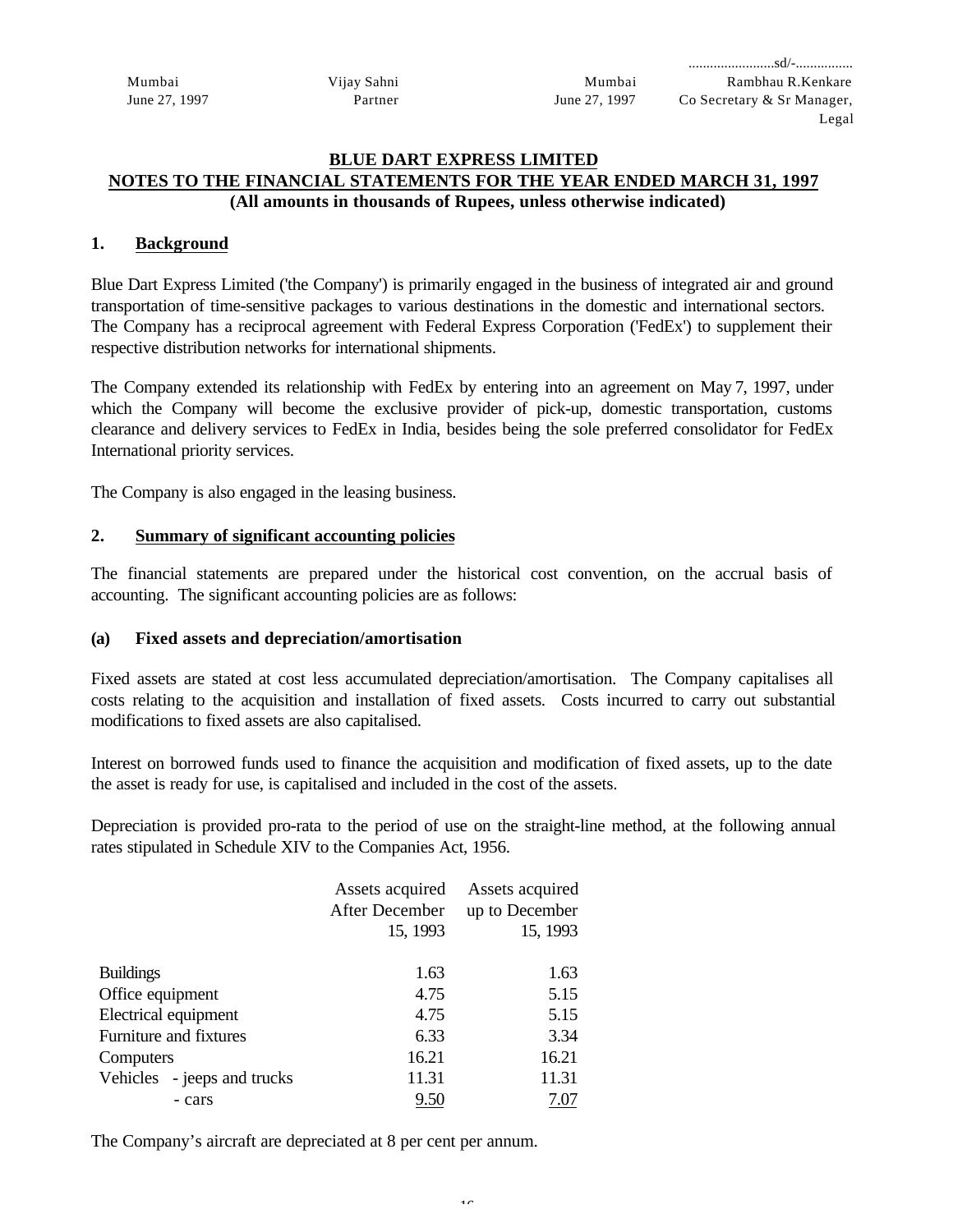Goodwill represents the excess of the value of the erstwhile partnership business as a whole over its net asset value as at the date of registration and is stated at cost less accumulated amortisation. Goodwill is amortised using the straight-line method over a period of 20 years.

#### **(b) Investments**

Investments are stated at cost.

#### **(c) Miscellaneous expenditure**

Miscellaneous expenditure primarily comprises advertising costs directly linked to introduction of new products/enhanced services/new processes and costs directly incurred in upgrading the Company's computerised domestic tracking system (`the system'). Advertising costs are deferred and amortised on the straight-line method over a period of 3 years, beginning from the financial year in which these expenses are incurred. Costs incurred in upgrading the system are deferred and amortised on the straight-line method over a period of 5 years, beginning from the date on which the system became operational.

#### **(d) Service charges**

Service charges for the transportation of shipments are recognised as income when shipments are manifested and represent amounts invoiced, net of all discounts and allowances.

#### **(e) Leasing**

Lease rentals represent income earned from the leasing of aircraft to Blue Dart Aviation Limited ('Blue Dart Aviation'), the Company's wholly owned subsidiary, as adjusted for the annual lease charge/lease equalisation credit.

Assets given on lease are accounted for in accordance with the guidance note issued by the Institute of Chartered Accountants of India on accounting for leases. Accordingly, the Company has recorded the lease adjustment amount in the net book value of fixed assets. The lease adjustment amount is charged to/included in the statement of profit and loss, to the extent recovered during the year.

### **(f) Retirement benefits**

Retirement benefits to employees comprise payments to gratuity, superannuation and provident funds as per the approved schemes of the Company and leave encashment entitlements, in accordance with the policies of the Company. The Company's employees are covered under the Employees' Gratuity Fund (`EGF') established by the Life Insurance Corporation of India (`LIC')

Liability in respect of leave encashment entitlement in accordance with the policies of the Company is provided for, based on valuations by an independent actuary.

#### **(g) Foreign currency transactions**

Foreign currency transactions during the year are recorded at the exchange rates prevailing on the dates of the transactions. Foreign currency denominated assets and liabilities are translated into rupees at the exchange rates prevailing at the date of the balance sheet or when the Company has entered into foreign exchange contracts, at the contracted exchange rates. All exchange differences are dealt with in the statement of profit and loss, except those relating to the acquisition of fixed assets, which are adjusted in the cost of the fixed assets.

#### **(h) Hire purchase contracts**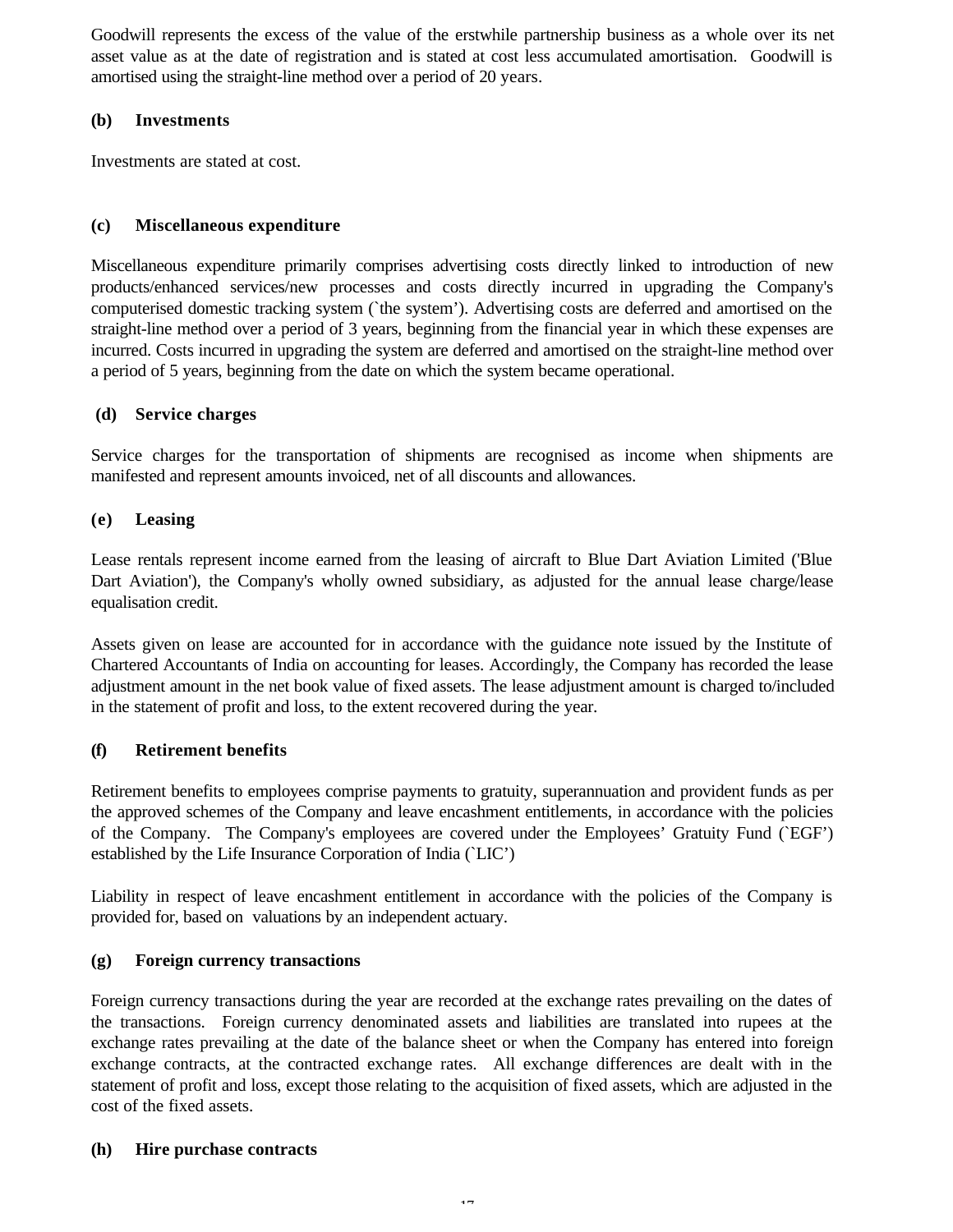The cash value of fixed assets acquired under hire purchase contracts is capitalised and depreciated in accordance with the fixed assets and depreciation policy of the Company. Interest payable under hire purchase contracts is charged on the straight-line method to the statement of profit and loss, over the period of the hire purchase contracts.

#### **(i) Income-tax**

Provision for income-tax is made on the assessable income at the applicable tax rate.

#### **3. Share capital**

|                                                            | 1997    | 1996    |
|------------------------------------------------------------|---------|---------|
| Authorised                                                 |         |         |
| 40,000,000 (1996 -- 40,000,000) equity shares              |         |         |
| of Rs 10 each (1996 -- Rs 10 each)                         | 400,000 | 400,000 |
| Issued, subscribed and paid-up                             |         |         |
| $8,850,000$ (1996 – 8,600,000) equity shares of Rs 10 each |         |         |
| $(1996 - Rs 10 each)$ , fully paid-up                      | 88,500  | 86,000  |
| Less: Calls in arrears                                     | (336)   | (398)   |
|                                                            | 88,164  | 85,602  |

Of the above, 5,650,000 equity shares of Rs.10 each (1996 – 5,650,000 equity shares of Rs.10 each) have been issued as fully paid-up bonus shares by capitalisation of general reserves.

On June 3, 1994, the Company allotted 1,595,455 convertible warrants to its existing shareholders. Each warrant carried the option of being converted into one equity share of Rs.10 each at a premium of Rs.35 per share, which could be exercised at any time between April 1, 1995 and June 2, 1996. During the year, such shareholders exercised their option to convert 250,000 warrants into equity shares. The option to convert the balance warrants has lapsed.

# **4. Reserves and surplus 1997 1996** Share premium Balance, beginning of year 328,543 306,161 Received during the year 9,932 22,382 Balance, end of year 338,475 328,543 General reserve Balance, beginning of year 133,941 73,941 Transfer from profit and loss account 300 60,000 60,000 Balance, end of year 134,241 133,941 Profit and loss account 31,397 41,390 504,113 503,874 **5. Secured loans**

|                                                           | 1997    | 1996    |
|-----------------------------------------------------------|---------|---------|
| From banks (see (a) below)                                | 211,840 |         |
| From financial institutions (see (b) below)               | 182,738 | 152,460 |
| Bank overdraft (see (c) below)                            | 101,712 | 79,428  |
| Obligations under hire purchase contracts (see (d) below) | 31,441  | 29,831  |
|                                                           | 527,731 | 261,719 |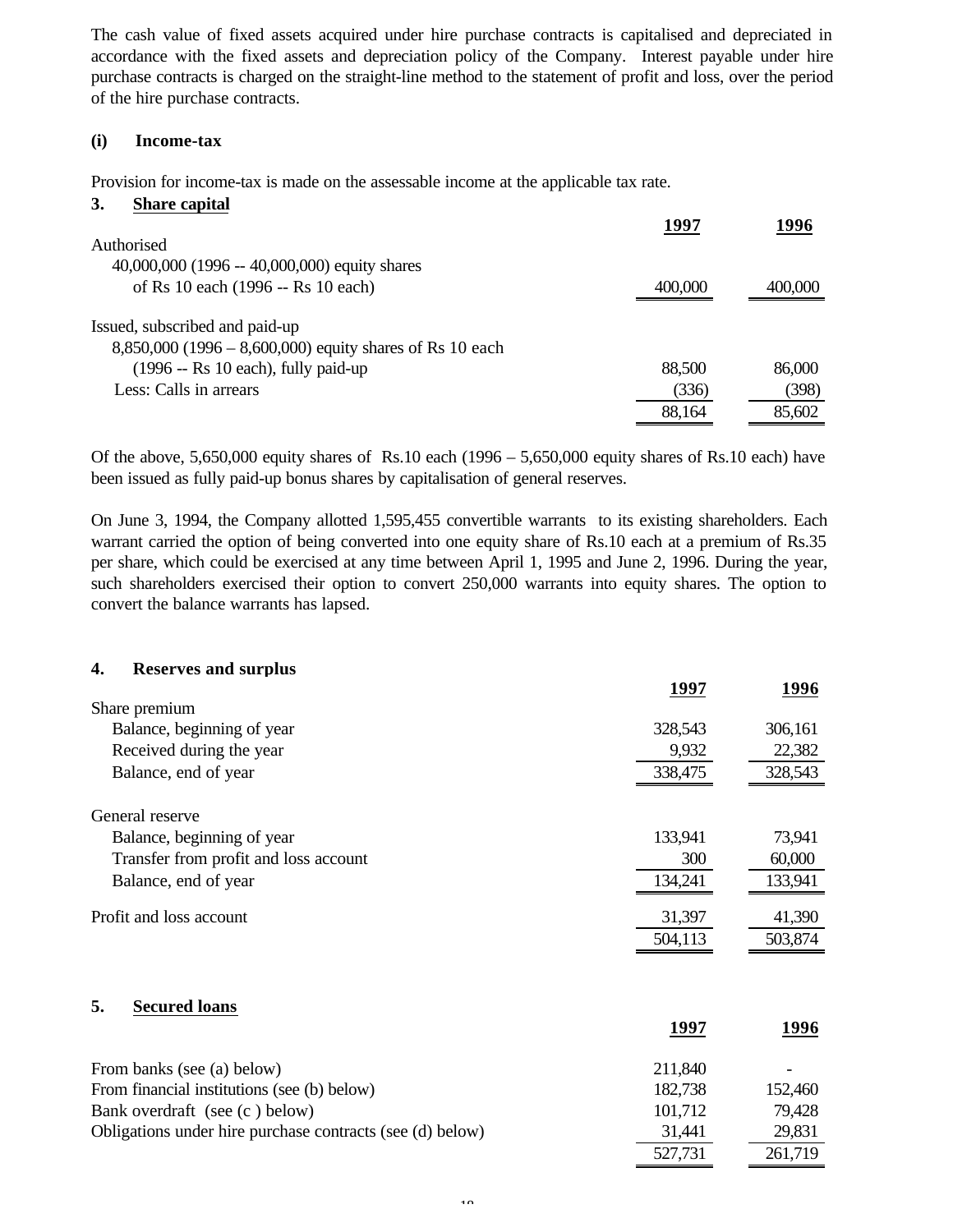Aggregate amount of secured loans repayable within one year 229,682 104,022

(a) Of the above term loans:

- Rs.50,000 is to be converted into 20 per cent non-convertible debentures to be secured by a second charge on the Company's aircraft. These debentures would be redeemable in November 1997.
- Rs .27,500 is to be converted into 21.5 per cent non-convertible debentures to be secured by a second

charge on the Company's aircraft. These debentures would be redeemable in two instalments

in

February 1998 and April 1998.

 - Rs.15,000 is to be converted into 19 per cent non-convertible debentures to be secured by a first

 charge on the Company's aircraft and a pari passu equitable mortgage on the Company's "Super-

 Hub" property (`the property'), which is presently under construction. These debentures would be redeemable in January 2000.

The balance term loans from banks are secured as follows:

- Rs.107,340 is secured by a pari passu first charge on the property and the Company's fixed assets (eg, movable and immovable machinery, furniture, electrical equipment) to be located within the property. Currently, certain directors of the Company have provided personal guarantees to the lender, which

 would be cancelled upon creation of the equitable mortgage on the property. This loan is repayable in 8 half-yearly instalments, commencing in March 1998.

- Rs.12,000 is secured by a hypothecation of book debts (both present and future) and a collateral security of the Company's property at Bhiwandi and is repayable on demand.
- (b) The loan from a financial institution comprises rupee and foreign currency components, secured by hypothecation and a first charge on the Company's property, its aircraft and movable and immovable machinery, machinery spares, tools and accessories (both present and future).

 The rupee component is to be repaid in 17 quarterly instalments commencing from July 1997 and ending

 in July 2001. The foreign currency component is repayable in 10 half-yearly instalments, which instalments commenced in December 1996.

- (c) The bank overdraft is repayable on demand and is secured by hypothecation of book debts (both present and future) and a collateral security on the Company's property at Bhiwandi.
- (d) Obligations under hire purchase contracts are typically for a 5 year period and are secured by the fixed assets acquired under these contracts.

#### **6. Unsecured loans**

**1997 1996**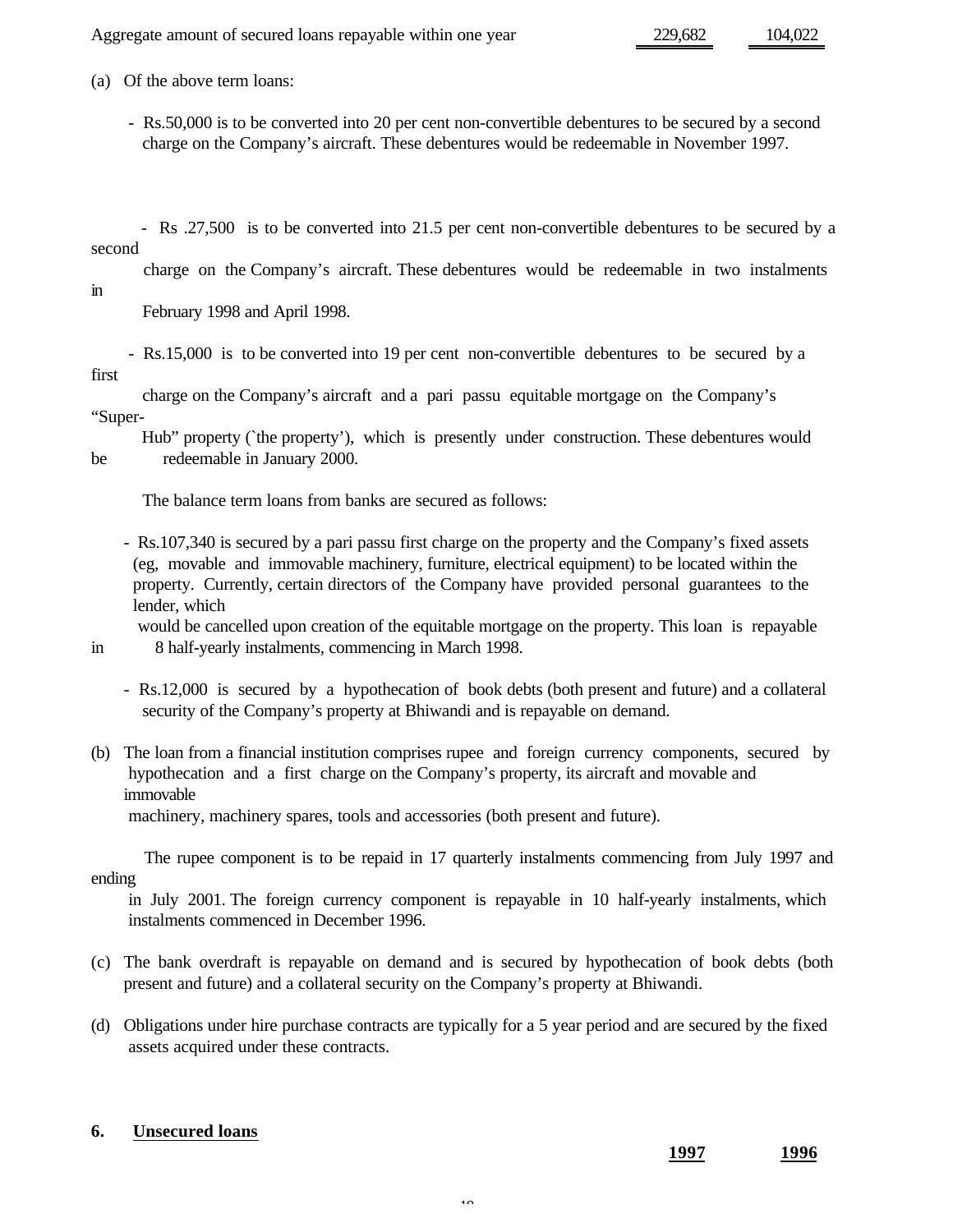| Inter corporate deposits        | 78,425  | $\overline{\phantom{0}}$ |
|---------------------------------|---------|--------------------------|
| From bank                       | 60,000  |                          |
| From directors and shareholders |         | 4,850                    |
|                                 | 138,425 | 4,850                    |

All unsecured loans are repayable on demand or within one year.

## **7. Fixed assets**

|                         | Balance,<br>beginning<br>of year | Additions/<br>charge | Lease<br>adjustment<br>account | Deletions/<br><b>Disposals</b> | <b>Balance</b><br>end of<br>year |
|-------------------------|----------------------------------|----------------------|--------------------------------|--------------------------------|----------------------------------|
| Cost                    |                                  |                      |                                |                                |                                  |
| Goodwill                | 30,000                           |                      |                                |                                | 30,000                           |
| Land                    | 1,800                            |                      |                                |                                | 1,800                            |
| <b>Buildings</b>        | 16,846                           | 841                  |                                |                                | 17,687                           |
| Office equipment        | 11,777                           | 3,303                |                                | (175)                          | 14,905                           |
| Electrical equipment    | 31,612                           | 3,995                |                                | (284)                          | 35,323                           |
| Furniture and fixtures  | 50,008                           | 3,749                |                                | (66)                           | 53,691                           |
| Computers               | 96,088                           | 15,386               |                                | (3,906)                        | 107,568                          |
| Vehicles                | 24,963                           | 2,315                |                                | (7,756)                        | 19,522                           |
| Assets given on lease : |                                  |                      |                                |                                |                                  |
| Aircraft                | 138,000                          | 173,707              | 11,004                         |                                | 322,711                          |
|                         | 401,094                          | 203,296              | 11,004                         | (12, 187)                      | 603,207                          |
|                         |                                  |                      |                                |                                |                                  |

## **Accumulated depreciation and amortisation**

| 7500    | 1500  |         | 9,000   |
|---------|-------|---------|---------|
| 262     | 296   |         | 558     |
| 2115    | 802   | (40)    | 2,877   |
| 2803    | 1742  | (65)    | 4,480   |
| 5497    | 3011  | (21)    | 8,487   |
| 28247   | 16511 |         | 44,758  |
| 7645    | 2292  | (3,673) | 6,264   |
|         |       |         |         |
| 2552    | 20499 |         | 23,051  |
| 56621   | 46653 | (3,799) | 99,475  |
| 344,473 |       |         | 503,732 |
| 200,084 |       |         | 189,821 |
| 5,890   |       |         | 8,480   |
| 550,447 |       |         | 702,033 |
|         |       |         |         |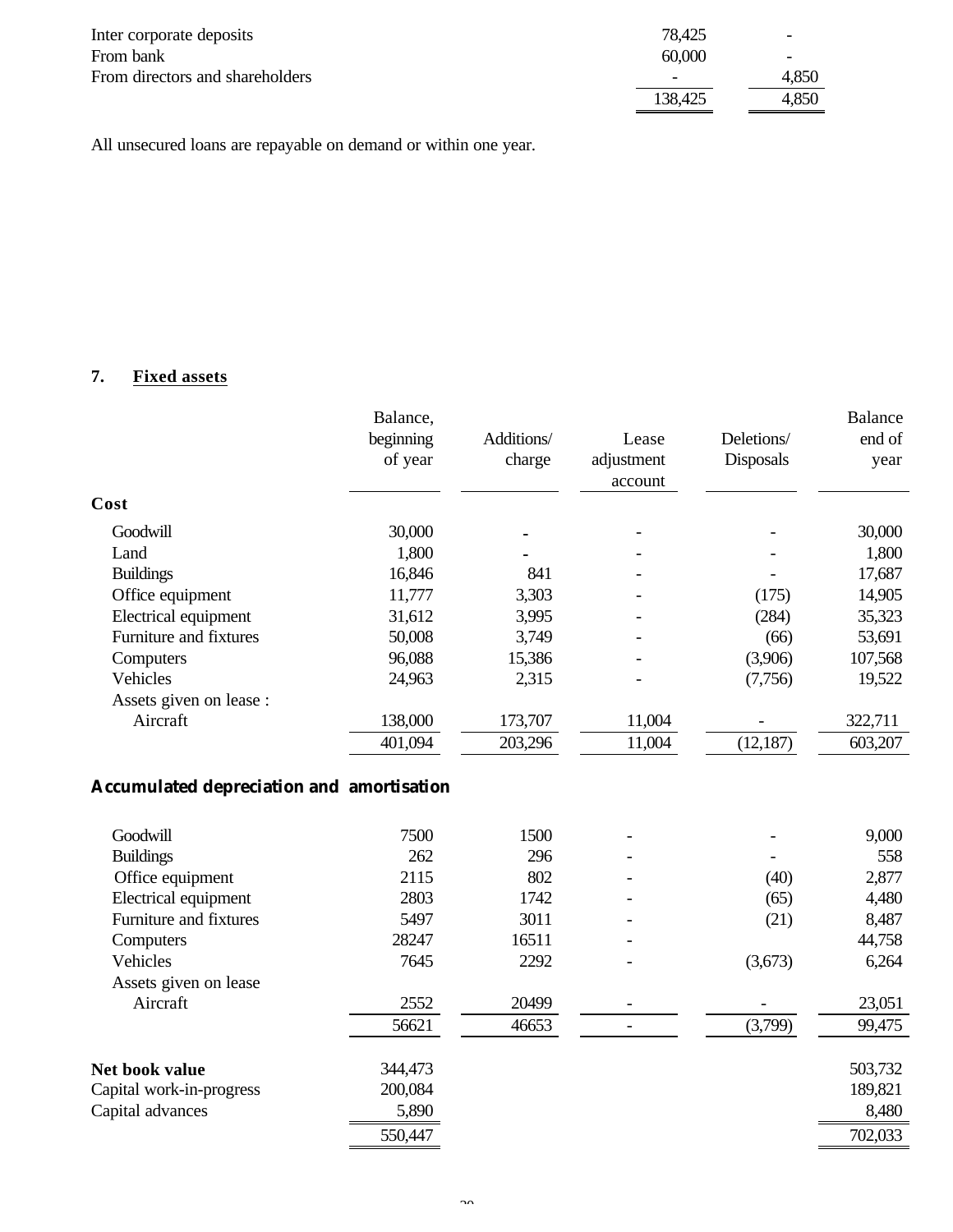The net book value of fixed assets shown above includes an amount of approximately Rs.38,739 (1996 -- Rs.32,636) in respect of assets held under hire purchase contracts.

Net exchange loss included in fixed assets is Rs.4,286 (1996 – Net gain Rs.3,920).

Capital work-in-progress primarily comprises costs incurred for the construction of the "Super-Hub" property.

Following substantial modification of its aircraft, the Company, during the year, revised its estimate of the useful lives of the aircraft from approximately 6 years to approximately 12 years. Due to the revision in this estimate, the depreciation charge for the year is lower by Rs.20,171 and consequently, the net profit is higher by Rs.20,171.

| 8.  | <b>Investments</b>                                                         | 1997    | 1996    |
|-----|----------------------------------------------------------------------------|---------|---------|
|     | Investment in a subsidiary company<br>(trade, unquoted, long-term)         |         |         |
|     | <b>Blue Dart Aviation Limited</b>                                          |         |         |
|     | ('Blue Dart Aviation')                                                     |         |         |
|     | 2,500,000 (1996 -- 2,500,000) equity shares of                             |         |         |
|     | Rs 10 each, fully paid-up                                                  | 25,000  | 25,000  |
|     | $(1996 - fully paid up)$                                                   |         |         |
|     | 1,500,000 (1996 -- 1,500,000) equity shares of Rs 10 each,                 | 75,000  |         |
|     | at a premium of Rs 40 per share, fully paid up<br>$(1996 - Rs 35$ paid up) |         | 52,500  |
|     | Other investments (unquoted, long-term)                                    |         |         |
|     | National saving certificates                                               | 425     | 425     |
|     |                                                                            | 100,425 | 77,925  |
| 9.  | <b>Current assets, loans and advances</b>                                  |         |         |
|     |                                                                            | 1997    | 1996    |
| (a) | Sundry debtors                                                             |         |         |
|     | Unsecured, considered doubtful                                             |         |         |
|     | Exceeding six months                                                       | 5,183   |         |
|     | Unsecured, considered good                                                 |         |         |
|     | Exceeding six months                                                       | 19,342  | 11,591  |
|     | Other debts                                                                | 307,098 | 181,965 |
|     |                                                                            | 331,623 | 193,556 |
|     | Less: Provision for doubtful debts                                         | (5,183) |         |
|     |                                                                            | 326,440 | 193,556 |
| (b) | Cash and bank balances                                                     |         |         |
|     | Cash and cheques in hand                                                   | 23,601  | 10,714  |
|     | Balances with scheduled banks:                                             |         |         |
|     | -- in current accounts                                                     | 75,571  | 30,899  |
|     | -- in margin money account                                                 | 3,669   | 1,191   |
|     |                                                                            | 102,841 | 42,804  |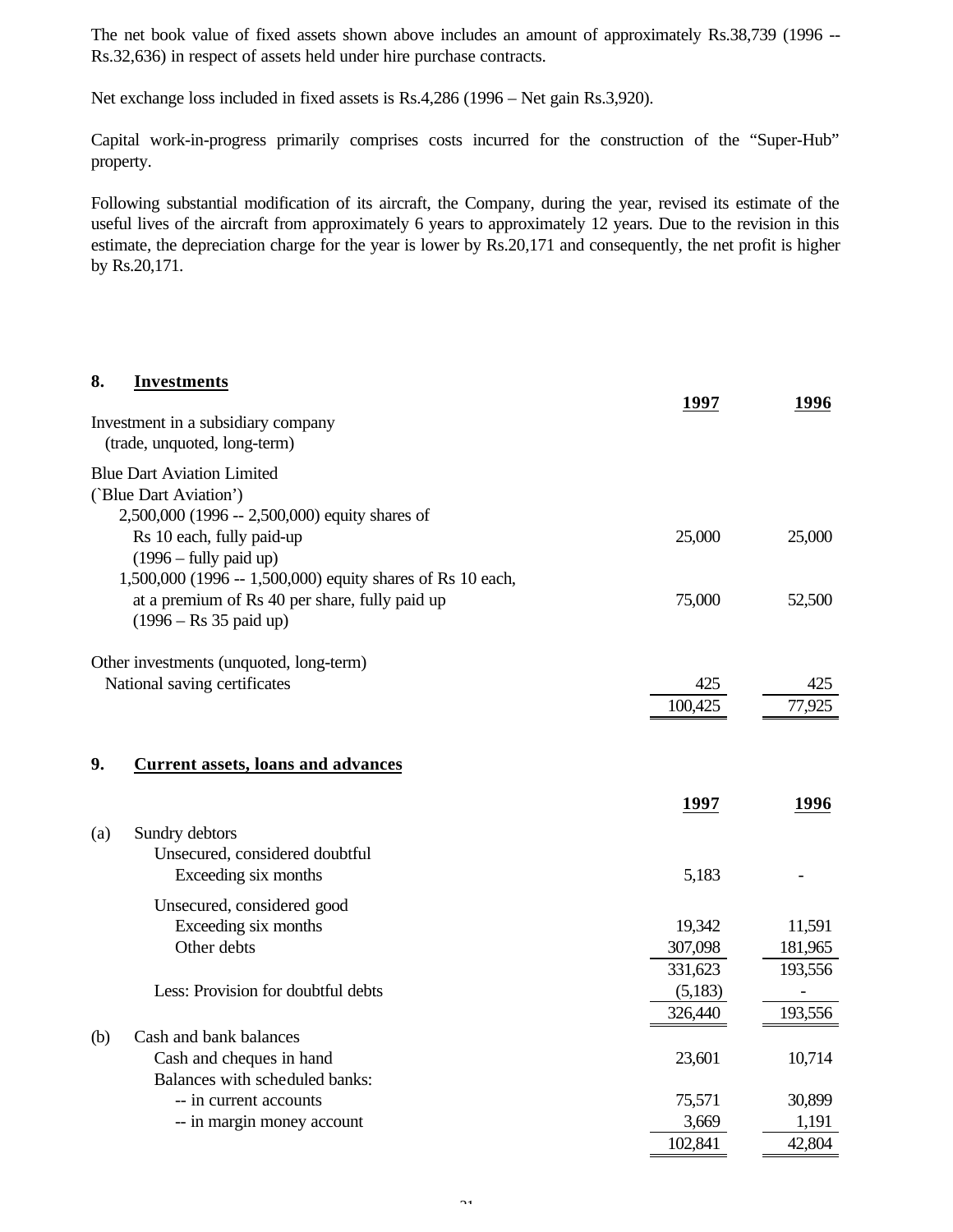The balance in the margin money accounts is given as security against guarantees issued by banks on behalf of the Company.

| (c) | Loans and advances (unsecured, considered good) |         |         |
|-----|-------------------------------------------------|---------|---------|
|     | Advances recoverable in cash or in kind or for  | 1997    | 1996    |
|     | Value to be received:                           |         |         |
|     | -- Blue Dart Aviation                           | 83,228  | 1,424   |
|     | -- Prepaid expenses                             | 41,602  | 6,860   |
|     | -- Others                                       | 28,103  | 25,795  |
|     | Deposits with                                   |         |         |
|     | -- Blue Dart Aviation                           | 51,000  |         |
|     | -- Others                                       | 91,708  | 63,611  |
|     | Advance tax, net of provisions                  | 60,721  | 48,357  |
|     |                                                 | 356,362 | 146,047 |

Advances recoverable in cash or kind include a sum of Rs.1,805 (1996 – Rs.Nil) due from a director of the Company, which has subsequently been recovered. The maximum amount outstanding during the year was Rs.1,805 (1996 – Rs.Nil).

During the year, the Company placed inter-corporate and trade deposits with Blue Dart Aviation. The maximum amount due from Blue Dart Aviation during the year was approximately Rs.138,895 (1996 – Rs.12,821).

As at March 31, 1997, advance tax includes approximately Rs.15,397 (1996 – Rs.12,398) made towards part payment of disputed tax demands for earlier years. The Company has been legally advised that ultimately a tax liability under the relevant sections of the Income-tax Act, 1961 will not arise. Accordingly, no provision for these tax demands has been made in the financial statements.

| 10. | <b>Current liabilities and provisions</b> |         |         |
|-----|-------------------------------------------|---------|---------|
|     |                                           | 1997    | 1996    |
| (a) | <b>Current liabilities</b>                |         |         |
|     | Sundry creditors                          | 167,679 | 83,132  |
|     | <b>Bills</b> discounted                   | 81,578  |         |
|     | Other current liabilities                 | 60,133  | 45,585  |
|     | Deposit from Blue Dart Aviation           | 6,700   | 6,700   |
|     | Calls in advance                          | 972     | 962     |
|     | Interest accrued but not due              | 15,049  | 3,023   |
|     |                                           | 332,111 | 139,402 |

The Company has received a security deposit from Blue Dart Aviation in respect of the aircraft given on lease.

(b) Provisions

| Leave encashment  | 3,373  | 2,722  |
|-------------------|--------|--------|
| Proposed dividend | 13.275 | 23,650 |
|                   | 16,648 | 26,372 |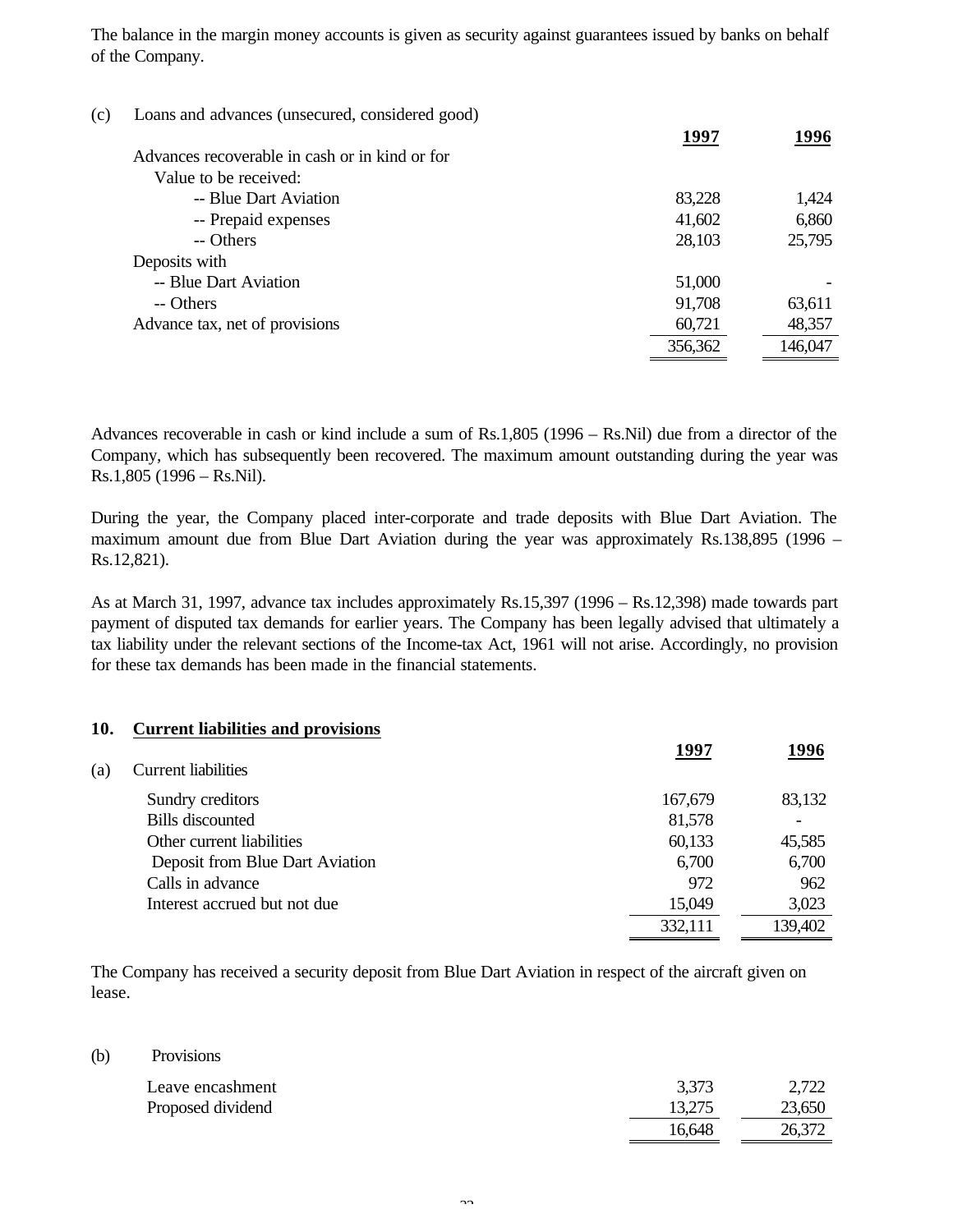### **11. Miscellaneous expenditure**

(to the extent not written off or adjusted)

|                                  | 1997    | 1996    |
|----------------------------------|---------|---------|
| Advertising expenses             |         |         |
| Balance brought forward          | 4,874   | 5,286   |
| Deferred during the year         | 15,633  | 2,411   |
| Amortised during the year        | (6,132) | (2,823) |
| Balance carried forward          | 14,375  | 4,874   |
| Computerised systems development |         |         |
| Balance brought forward          | 6,166   | 7,616   |
| Amortised during the year        | (1,450) | (1,450) |
| Balance carried forward          | 4,716   | 6,166   |
|                                  | 19,091  | 11,040  |
|                                  |         |         |

### **12. Lease Rentals**

Lease rentals include a lease equalisation credit of Rs.11,004 (1996 – Rs.Nil).

| Freight, handling and servicing costs<br>13. |         |         |
|----------------------------------------------|---------|---------|
|                                              | 1997    | 1996    |
| Aircraft charter hire costs                  | 340,926 |         |
| International servicing charges              | 332,205 | 322,617 |
| Domestic network operating costs             | 183,229 | 120,180 |
| Domestic excess baggage                      | 74,227  | 89,563  |
| Printing and stationery                      | 37,099  | 41,980  |
| Handling and clearing charges                | 13,783  | 11,084  |
| On-board courier expenses                    | 13,662  | 18,225  |
|                                              | 995,131 | 603,649 |
| <b>Employee costs</b><br>14.                 | 1997    | 1996    |
| Salaries and wages                           | 121,299 | 113,664 |
| Staff welfare                                | 72,740  | 63,875  |
| Contribution to provident and other funds    | 14,816  | 12,462  |
| <b>Bonus</b>                                 | 9,433   | 9,875   |
| Leave encashment benefits                    | 2,956   | 2,698   |
| Recruitment and training                     | 2,350   |         |
|                                              | 223,594 | 202,574 |
|                                              |         |         |

## **15. Selling and administration expenses**

|                                     | 1997   | 1996   |
|-------------------------------------|--------|--------|
| Lease rentals                       | 29,204 | 23,074 |
| Travel                              | 15,825 | 23,533 |
| Repairs and maintenance – others    | 14,611 | 11,924 |
| Professional and consulting charges | 14,417 | 9,772  |
| Advertising                         | 12,712 | 16,314 |
| Sales promotion                     | 9,470  | 7,742  |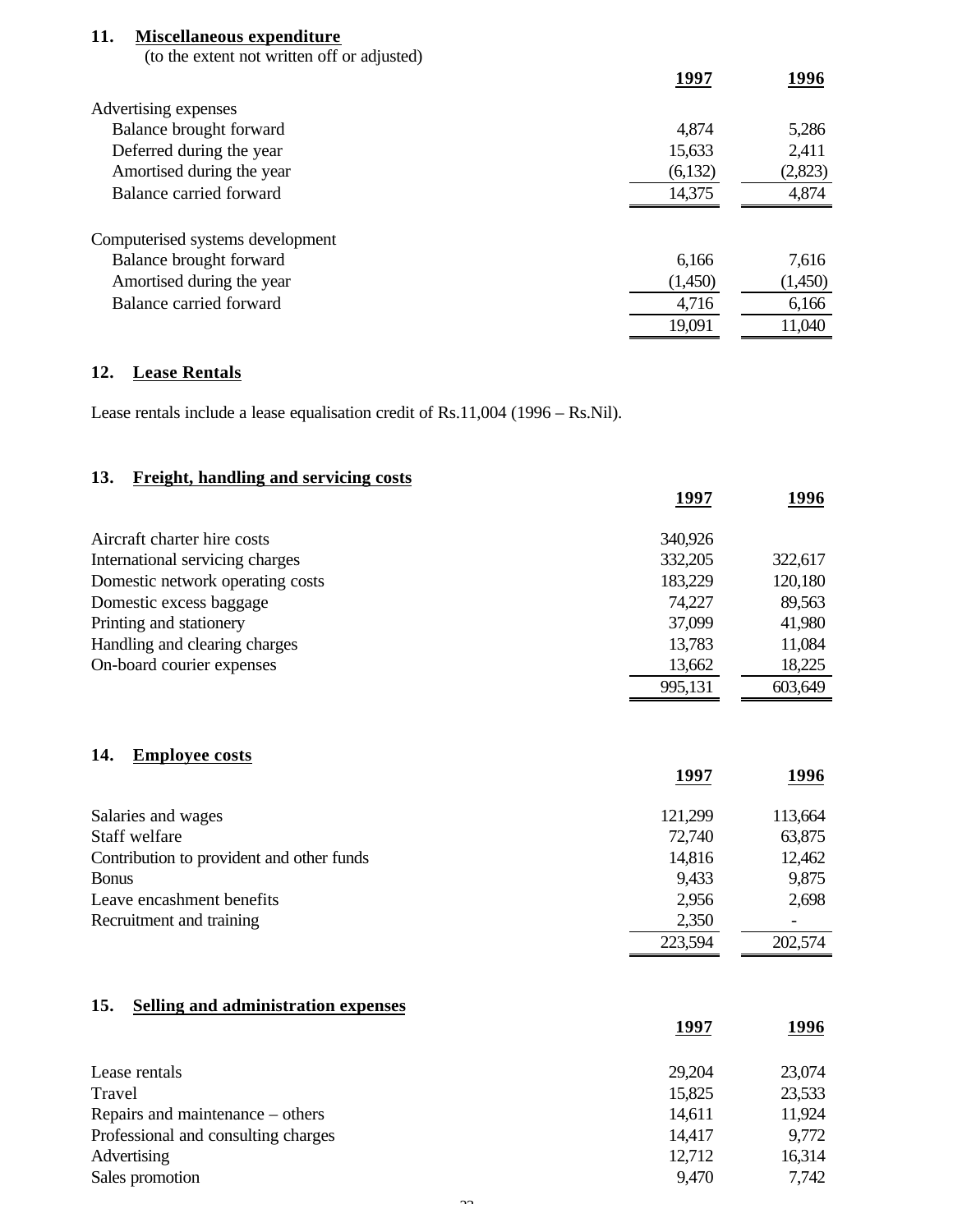| Miscellaneous expenditure written off |             |                  |
|---------------------------------------|-------------|------------------|
| (see note $2(c) \& 11$ )              | 7,582       | 4,274            |
| Provision for bad debts               | 5,183       |                  |
| Security charges                      | 6,315       | 7,742            |
| Insurance                             | 3,358       | 4,454            |
| Office expenses                       | 4,636       | 7,592            |
| Subscription                          | 1,986       | 2,221            |
| Conference charges                    | 441         | 3,998            |
| Miscellaneous expenses                | 11,547      | 4,451            |
|                                       | 137,287     | 127,091          |
|                                       |             |                  |
| 16.<br><b>Establishment costs</b>     | <u>1997</u> | <u>1996</u>      |
| Rent                                  | 55,483      |                  |
| Communications                        | 33,419      | 48,062<br>28,046 |
| Electricity charges                   | 14,922      | 13,058           |
| Duties, rates and taxes               | 5,256       | 9,928            |
|                                       | 109,080     | 99,094           |
|                                       |             |                  |
| 17.<br><b>Interest expense</b>        | <u>1997</u> | <u>1996</u>      |
|                                       |             |                  |
| On loans                              | 53,751      |                  |
| On hire purchase                      | 6,637       | 4,512            |
| On bank overdraft                     | 5,435       | 3,327            |
|                                       | 65,823      | 7,839            |
|                                       |             |                  |
| 18.<br><b>Interest Income</b>         | <u>1997</u> | 1996             |
|                                       |             |                  |
| On inter corporate deposits           |             |                  |
| Tax deducted at source                | 17,808      | 14,210           |
| $Rs.3,628$ (1996 – Rs.3,049)          |             | 754              |
| On public issue funds                 |             | 647              |
| On capital advances                   | 17,808      | 15,611           |

### **19. Restructuring Costs**

During the year, the Company undertook certain organisational and operational restructuring activities, designed to improve controls over operations, better manage the rapid growth of business and reduce operating fixed costs. These restructuring activities which include realigning the organisational structure and rationalisation of service centres are expected to be completed by March 31, 1998. As a result of the restructuring, the Company has incurred costs of approximately Rs.8.5 million at March 31, 1997 and based on results obtained, may incur some further costs in the year ended March 31, 1998.

 $\sim$  4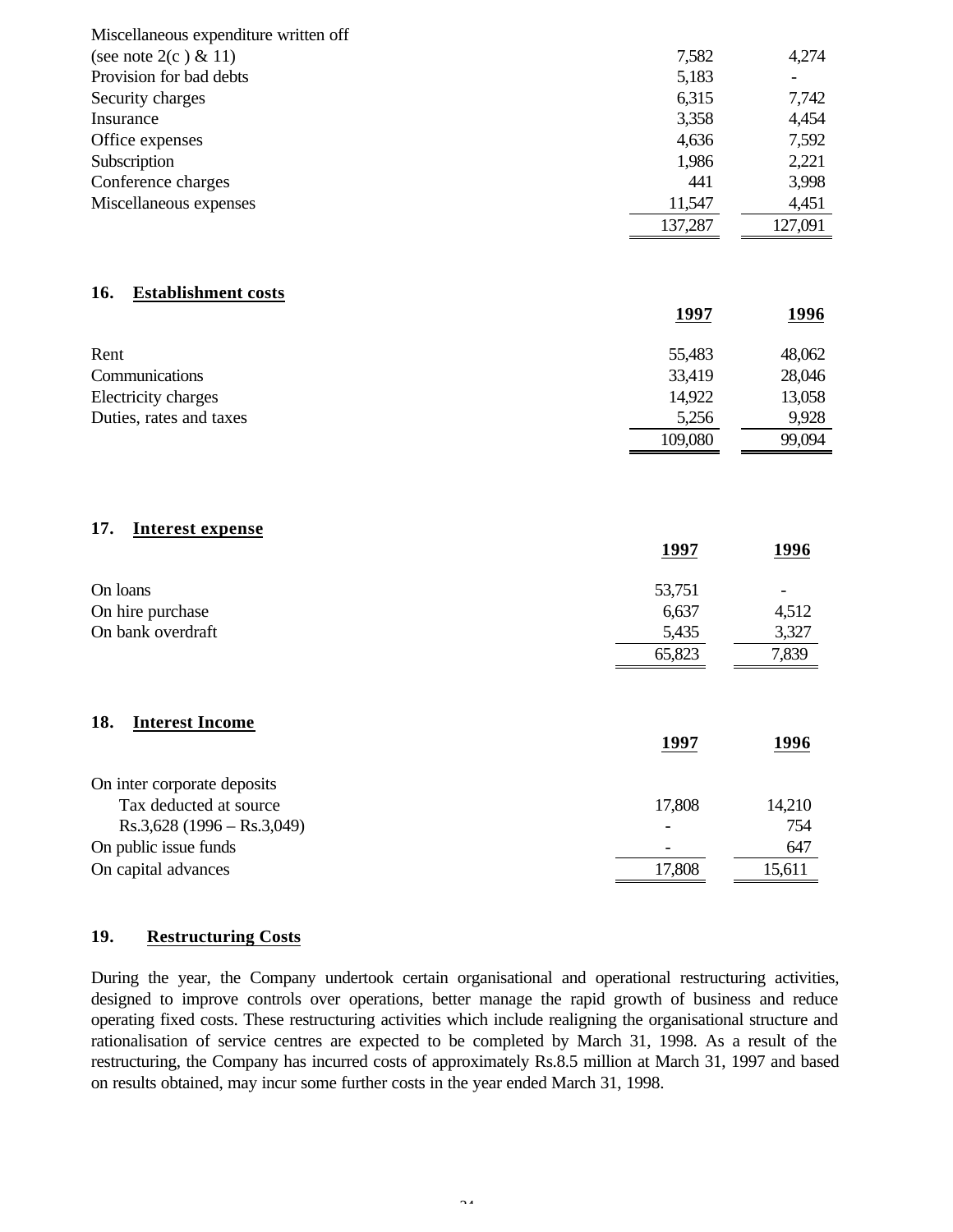#### **20. Private placement of unsecured convertible debentures**

Subsequent to year end, on April 25, 1997 (`the allotment date'), the Company allotted 2,300,000 unsecured convertible debentures, of the face value of Rs.100 each, aggregating to Rs.230 million to Newfields Holding Limited (`NHL'), a Company incorporated in Mauritius, and advised by Schroder Capital Partners (Asia) Limited. Under the terms of the issue, the debentures are to be converted into equity shares on July 31, 1998 (`the conversion date'). Further, as the Company has not received permisision for redemption of these debentures from the regulatory authorities, a redemption option is not available.

The conversion price of these debentures is dependent on several factors, including the Company's net profit for the year ended March 31, 1998, and agreed multiple of this net profit and the average of the weekly high and low of the closing prices (as quoted on the Bombay Stock Exchange) of the Company's equity shares during a period of six months prior to June 30, 1998, and is subject to a maximum and minimum price of Rs.180 per share and Rs.75 per share, respectively.

The Company is required to pay NHL, interest at a rate of 2.7 per cent per annum from the allotment date to the conversion date.

The Company has incurred placement costs of approximately Rs.15 million in connection with this private placement of which, Rs.3.6 million had been incurred as at March 31, 1997. The Company will set-off these placement costs against the proceeds received from this issue in the year ended March 31, 1998.

### **21. Net Foreign Exchange differences**

The net foreign exchange gain recognised in the statement of profit and loss is approximately Rs.3,799 (1996  $-$  Rs.1,039).

### **22. Capital commitments**

The estimated amount of contracts remaining to be executed on capital account, net of advances, and not provided for, are as follows:

|        |                                                                                             | 1997    | 1996    |
|--------|---------------------------------------------------------------------------------------------|---------|---------|
|        | Construction of "Super-Hub" property                                                        | 126,875 | 168,000 |
|        | Modification to aircraft                                                                    |         | 42,076  |
| Others |                                                                                             | 5,830   | 12,796  |
|        |                                                                                             | 132,705 | 222,872 |
|        |                                                                                             |         |         |
| 23.    | <b>Contingent liabilities</b>                                                               | 1997    | 1996    |
| (a)    | Corporate guarantees given on behalf of Blue Dart Aviation                                  | 184,750 | 15,000  |
| (b)    | Income tax matters                                                                          | 7,100   | 7,100   |
| (c)    | <b>Bank</b> guarantees                                                                      | 6,042   | 2,519   |
|        | $c_{\rm D1}$<br>$\lambda$ <sup>11</sup> (1006 - 1.500.000)<br>$\mathbf{r}$ and $\mathbf{r}$ |         |         |

(d) Uncalled liability on Nil (1996 – 1,500,000) equity shares of Blue Dart Aviation of Rs.10 each, at a premium of Rs.40 per share, Rs.Nil (1996 – Rs.35) paid up. 22,500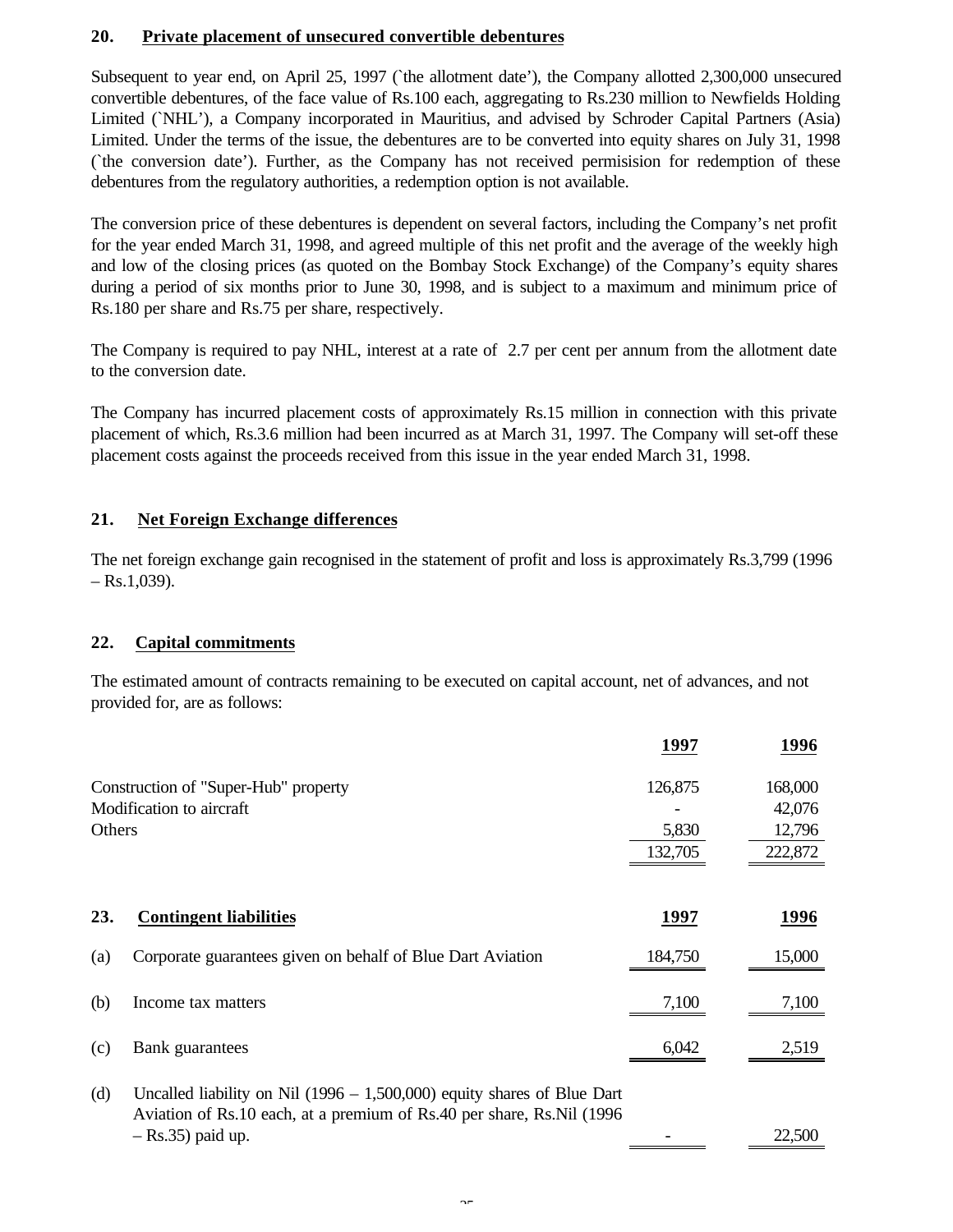(e) The Company has been advised by legal counsel to file a writ petition challenging the constitutional validity of the amendments made to the Bombay Stamp Act, 1994 and the Karnataka Stamp Act, 1995, levying stamp duty on courier companies. Accordingly, the Company has not made any provision for stamp duty amounting to Rs.6,489 in the current year. Given that the Company has not yet filed a writ petition challenging the amendments, the Company will consider reversing the provision of earlier years aggregating to Rs.6,946 at an appropriate time.

#### **24. Commitments under lease agreements**

The Company has entered into lease agreements for the rental of property, vehicles, computers, equipment and other assets. Typically, lease agreements are for a period of 3 to 5 years. At March 31, 1997, the Company had commitments under non-cancellable leases of approximately Rs.48,165 (1996 – Rs.45,749).

### **25. Supplementary profit and loss data**

|     |                                           | 1997  | 1996  |
|-----|-------------------------------------------|-------|-------|
| (a) | Managerial remuneration                   |       |       |
|     | Salary                                    | 2,970 | 4,104 |
|     | Commission (See (b) below)                |       | 1,350 |
|     | Contribution to provident and other funds | 225   | 264   |
|     | Other perquisites                         | 18    | 101   |
|     | Directors' fees                           | 30    | 14    |
|     |                                           | 3.243 | 5,833 |

 (b) Computation of 'net profit' in accordance with Section 349 of the Companies Act, 1956 and commission payable to the whole-time directors (including Managing Director) for the year ended March 31, 1997:

|     |                                                                    | 1997      | 1996     |
|-----|--------------------------------------------------------------------|-----------|----------|
|     | Profit before tax                                                  | 5,637     | 102,802  |
|     | Add: Directors' remuneration (including Managing Director)         | 3,243     | 5,833    |
|     | Depreciation and amortisation provided in the books                | 46,653    | 26,184   |
|     | Profit on assets sold under Section 350 of the Companies Act, 1956 | 3,284     | 1,125    |
|     | Loss on assets sold or written off as per books                    | 188       |          |
|     | Provision for doubtful debts                                       | 5,183     |          |
|     |                                                                    | 64,188    | 135,944  |
|     | Less: Depreciation under Section 350 of the Companies Act, 1956    | (78, 645) | (38,069) |
|     | Profit on assets sold as per books                                 |           | (763)    |
|     | 'Net profit' as per Section 349 of the Companies Act, 1956         | (14, 457) | 97,112   |
|     | Commission payable restricted to                                   |           | 1,350    |
| (c) | Payments to auditors                                               |           |          |
|     |                                                                    | 1997      | 1996     |
|     | As auditors                                                        | 2,250     | 2,000    |
|     | As advisors for taxation matters                                   | 2,700     | 3,234    |
|     | Information systems development                                    |           | 700      |
|     |                                                                    | 4,950     | 5,934    |
|     | Reimbursement of expenses                                          | 172       | 135      |
|     |                                                                    | 5,122     | 6,069    |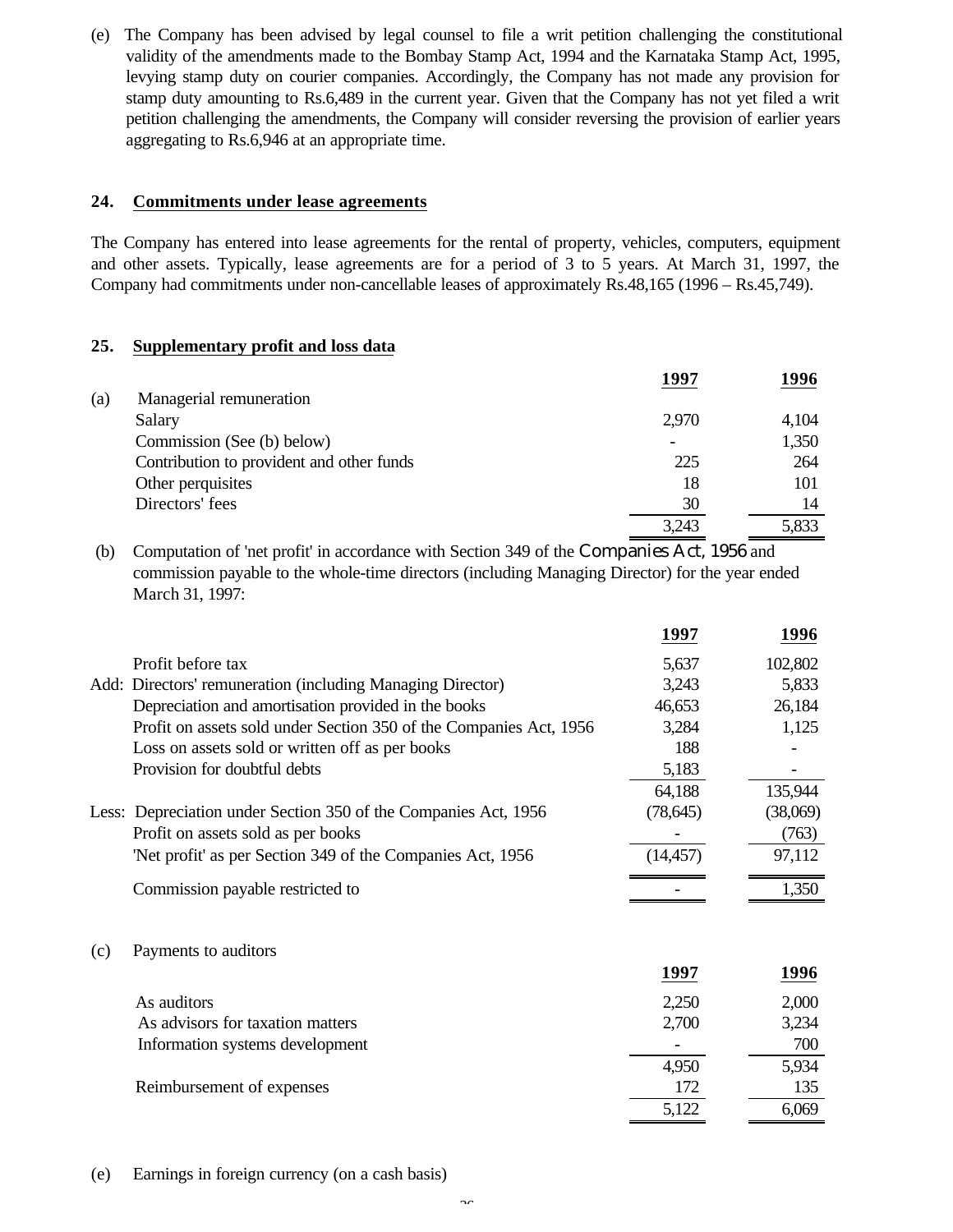Earnings in foreign currency for pick-up charges and the distribution of international shipments in India amounted to approximately Rs.187,116 (1996 – Rs.167,413)

(d) Expenditure in foreign currency (on a cash basis)

|                                                         | 1997    | 1996    |
|---------------------------------------------------------|---------|---------|
| Delivery of shipments                                   | 182,469 | 176,085 |
| Foreign travel                                          | 1.139   | 2,820   |
| Others (including expenses on modification to aircraft) | 54,693  | 6,065   |
|                                                         | 238,301 | 184,970 |

#### **26. Statement of cash flows**

Capital work-in-progress includes interest capitalised of approximately Rs.20,095 (1996 – Rs.7,222)

#### **27. Prior year comparatives**

Prior year comparatives have been reclassified to conform with the current year's presentation, wherever applicable.

#### **28. Balance sheet abstract and Company**'**s general business profile**

#### **(a) Registration details**

| Registration number | $\div$ 61074     |
|---------------------|------------------|
| State code          | $\cdot$ 11       |
| Balance sheet date  | : March 31, 1997 |

#### **(b) Capital raised during the year**

| Public issue      | ٠              | Nil   |
|-------------------|----------------|-------|
| Rights issue      | $\ddot{\cdot}$ | 2,500 |
| Bonus issue       | ٠              | Nil   |
| Private placement | ٠              | Nil   |
|                   |                |       |

#### **(c) Position of mobilisation and deployment of funds**

| : 1,258,433 |
|-------------|
| : 1,258,433 |
|             |

#### **Sources of funds**

| Paid-up capital      | 88,164  |
|----------------------|---------|
| Reserves and surplus | 504,113 |
| Secured loans        | 527,731 |
| Unsecured loans      | 138,425 |